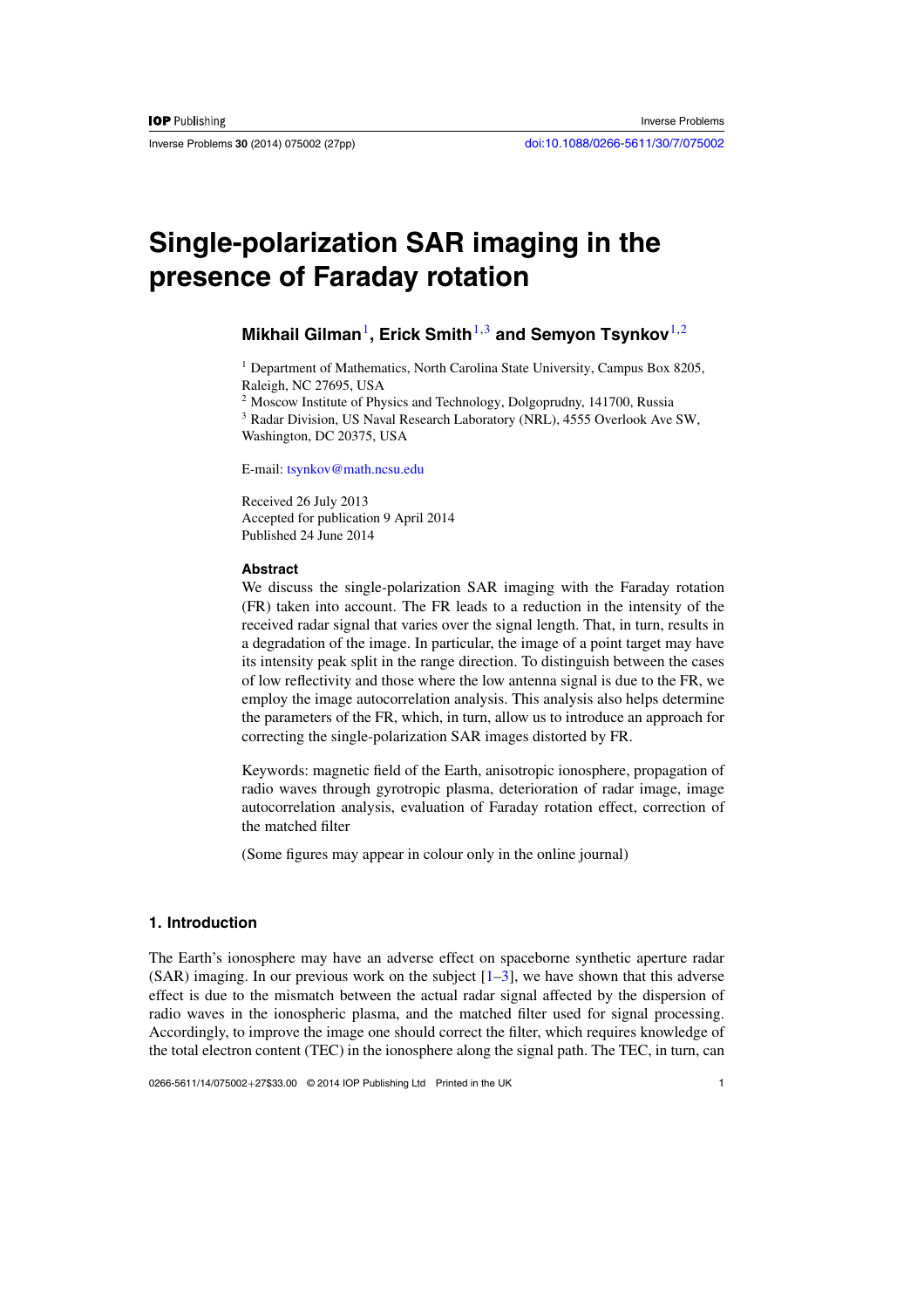be reconstructed by probing the ionosphere on two distinct carrier frequencies and exploiting the resulting redundancy in the data.

Work  $[1-3]$  was done under the assumption that the interrogating field is scalar, and that it propagates in an isotropic medium. In reality, however, the electromagnetic field is represented by vector quantities, and the ionospheric plasma is anisotropic due to the magnetic field of the Earth. A particular type of anisotropy introduced in the ionosphere by the magnetic field is known as gyrotropy [\[4,](#page-25-0) [5\]](#page-25-0). It is a particular case of chirality characterized by a spherical real part (as in the case of an isotropic plasma with no external magnetic field) and an antisymmetric imaginary part of the permittivity tensor. The action of the latter on the electric field is equivalent to the cross product with a pseudovector known as the gyration vector; it is parallel to the external magnetic field. Unless the propagation is normal to the magnetic field, the propagation speeds for the left and right circularly polarized transverse electromagnetic waves in a gyrotropic medium will differ, an effect known as double circular refraction [\[5\]](#page-25-0). The radar signals usually have linear polarization, which can be represented as a superposition of two waves with opposite circular polarizations. Due to the phase difference between the doubly refracted circularly polarized waves that accumulates over the propagation path, the linearly polarized waves experience a slow rotation of the plane of polarization with distance, a phenomenon called the Faraday rotation (FR) (see appendix [B](#page-19-0) for further detail).

The FR may have both a positive and negative effect on the transionospheric SAR imaging. If the full polarimetric data are available, then one can reconstruct the FR angle for the radar pulse round-trip between the antenna on the orbit and the target on the ground. The latter, in turn, can be used to obtain the TEC, see, e.g.,  $[6-10]$  and  $[11$ , section 10.4], although the resulting value of the TEC will be subject to ambiguities in the FR angle that can only be determined up to a constant multiple of  $2\pi$ . If the full polarimetric data are not available, then, according to [\[7,](#page-25-0) [8\]](#page-25-0), an explicit *a priori* estimate of the FR is required for understanding how the ionosphere affects the image. For single-polarization imaging, the FR yields an additional mismatch between the received signal and the filter. This mismatch can cause an adverse effect if, e.g., the returned linear polarization is (nearly) perpendicular to the emitted polarization, and hence perpendicular to the field direction that the antenna can receive efficiently. This scenario is by no means impossible, because the rotation angle in the  $P$ -band<sup>4</sup> can be quite large.

Even if the emitted and received polarizations are not close to perpendicular, the FR may still be detrimental for imaging. Indeed, the rotation angle may vary substantially along the radar chirp, in which case one can qualitatively think of the received signal as 'twisted.' This happens, in particular, when the carrier frequency is low (P-band) and the bandwidth is high (for better resolution). To the best of our knowledge, the twisting phenomenon has not received any attention in the previous studies of the FR for SAR, see  $[6-11]$ . It is, however, very important, as it can cause substantial image artifacts, such as split intensity peaks, see section [5.](#page-9-0)

In the current paper, we use the image autocorrelation analysis to quantify the effect of the FR on a single-polarization spaceborne SAR image, and correct for the corresponding distortions. The presentation is organized as follows.

A brief exposition of the SAR ambiguity theory is given in section [2.](#page-2-0) Section [3](#page-5-0) describes the modification of the radar ambiguity function due to the FR. In sections [4](#page-8-0) and [5,](#page-9-0) we discuss

<sup>4</sup> P-band is a range of frequencies between 0.25 and 0.5 GHz, or, equivalently, a range of wavelengths between 0.6 and 1.2 m, that partially overlaps with the VHF (0.03–0.3 GHz, or 1–10 m) and UHF (0.3–1 GHz, or 0.3–1 m) bands, see [\[12](#page-25-0), [13\]](#page-25-0). P-band may be of interest for a number of SAR applications that require, say, some ground and/or foliage penetration. For example, the future ESA's Earth Explorer SAR satellite, called BIOMASS, will operate at 435 MHz [\[14\]](#page-25-0), which is in P-band. To the best of our knowledge, no civilian SAR satellite is currently in service that operates in P-band or below.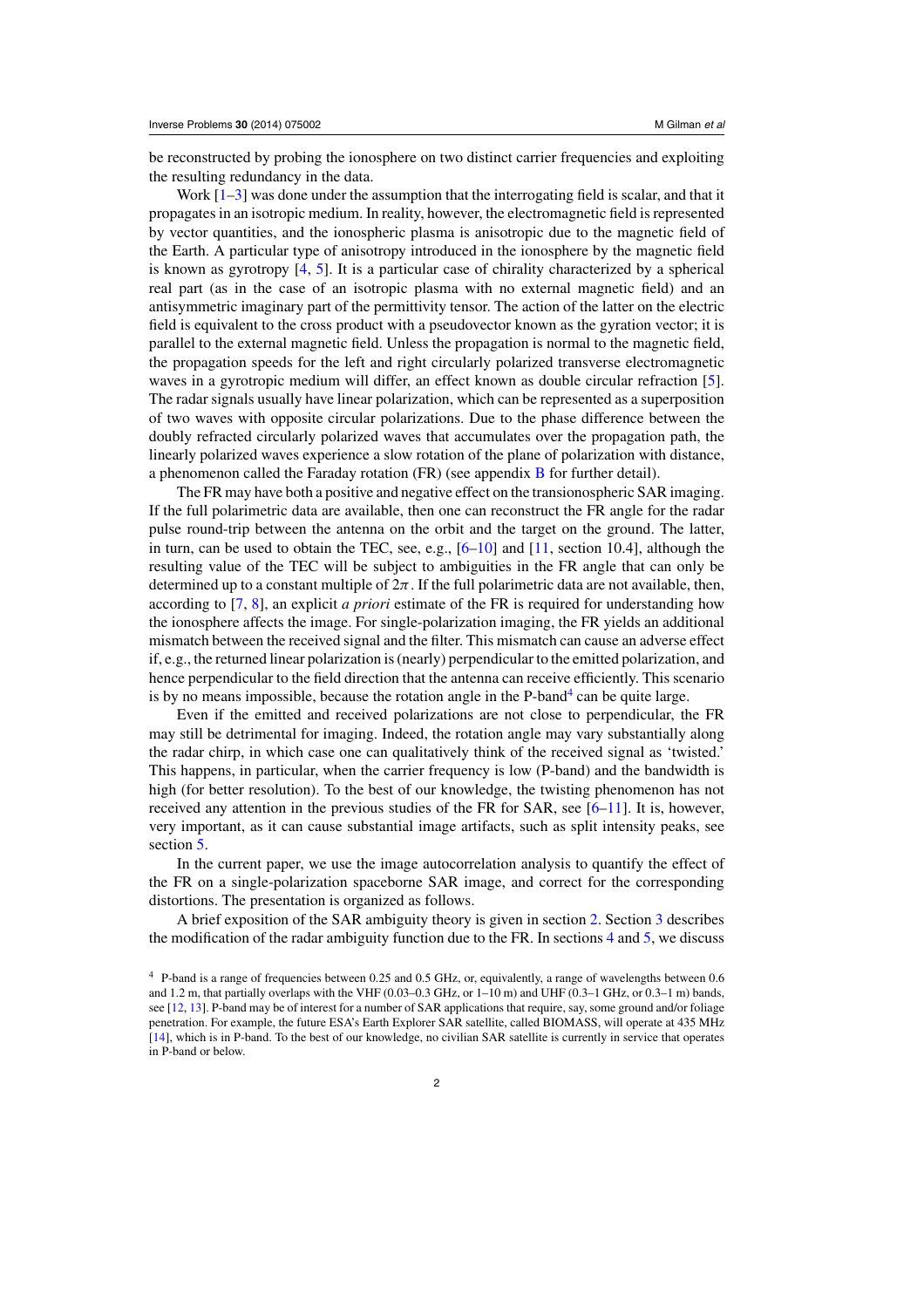<span id="page-2-0"></span>how one can use the information from a given SAR image in order to detect the FR and characterize its variation over the frequency band of the radar. Subsequently, the SAR filter can be corrected to match the actual received signal in the presence of the FR and thus improve the quality of the image (section  $6$ ). Section [7](#page-13-0) provides a summary (including all essential assumptions) and suggests directions of further research. A number of lengthy derivations have been moved to appendices. Specifically, the factorization of the SAR ambiguity function is considered in appendix  $\overline{A}$ ; the FR of a chirped signal is analyzed in appendix  $\overline{B}$ ; and the properties of the SAR ambiguity function in the presence of both the dispersion and FR are studied in appendices [C](#page-22-0) and [D.](#page-24-0)

### **2. SAR ambiguity theory**

The exposition in this section draws upon  $[15, 16]$  $[15, 16]$  $[15, 16]$  $[15, 16]$ . We present this material because it establishes a foundation for section [3](#page-5-0) where the key analysis of our study is done.

Let us first assume that the propagation is undistorted, i.e., that there is no plasma and no FR. The evolution of a scalar field  $\varphi(t, z)$  is governed by the d'Alembert equation:

$$
\left(\frac{1}{c^2}\frac{\partial^2}{\partial t^2} - \Delta\right)\varphi(t, z) = F(t, z),\tag{1}
$$

where *c* is the speed of light,  $F(t, z)$  is the source term (its relation to the antenna current can be found in  $[15, 17]$  $[15, 17]$  $[15, 17]$ ), and boldface symbols  $(z, x, \text{ etc.})$  denote points in a stationary three-dimensional frame of reference. For an unsteady point source at *x*:

$$
F(t, z) = P(t)\delta(z - x),\tag{2}
$$

the solution of  $(1)$  is given by the standard retarded potential:

$$
\varphi(t, z) = \frac{1}{4\pi} \frac{P(t - |z - x|/c)}{|z - x|}.
$$
\n(3)

Hereafter, we will assume that the time dependence  $P(t)$  in (2) corresponds to a linear upchirp with the central frequency  $\omega_0$ :

$$
P(t) = A(t) e^{i\omega_0 t}, \quad \text{where} \quad A(t) = \chi_\tau(t) e^{i\alpha t^2}
$$
 (4)

and

$$
\chi_{\tau}(t) = \begin{cases} 1, & t \in [-\tau/2, \tau/2], \\ 0, & \text{otherwise.} \end{cases}
$$
 (5)

In formula (4),  $\alpha = \frac{B}{2\tau}$  is the chirp rate,  $\frac{B}{2\pi}$  is the bandwidth of the chirp, and  $\tau$  is its duration; these quantities are the constants that define the interrogating waveform. The instantaneous frequency  $\omega$  is thus a linear function of time:

$$
\omega(t) = \omega_0 + 2\alpha t \quad \text{for} \quad t \in [-\tau/2, \tau/2] \tag{6}
$$

that varies in the interval of  $[\omega_0 - B/2, \omega_0 + B/2]$ . It should be noted that formulas (4)–(5) describe a rectangular chirp, while in practice, smoother pulse envelopes are used in order to reduce sidelobes [\[18,](#page-26-0) section 2.6]. We use the chirp  $(4)$ –(5) because it yields more compact formulae later on, including the well-known sinc-type point spread functions (PSFs) in  $(17)$ – $(19)$ , but analysis for windowed pulses is also possible.

Let  $n = n(z)$  be the local index of refraction and

$$
v(z) = \frac{1 - n^2(z)}{c^2}
$$
 (7)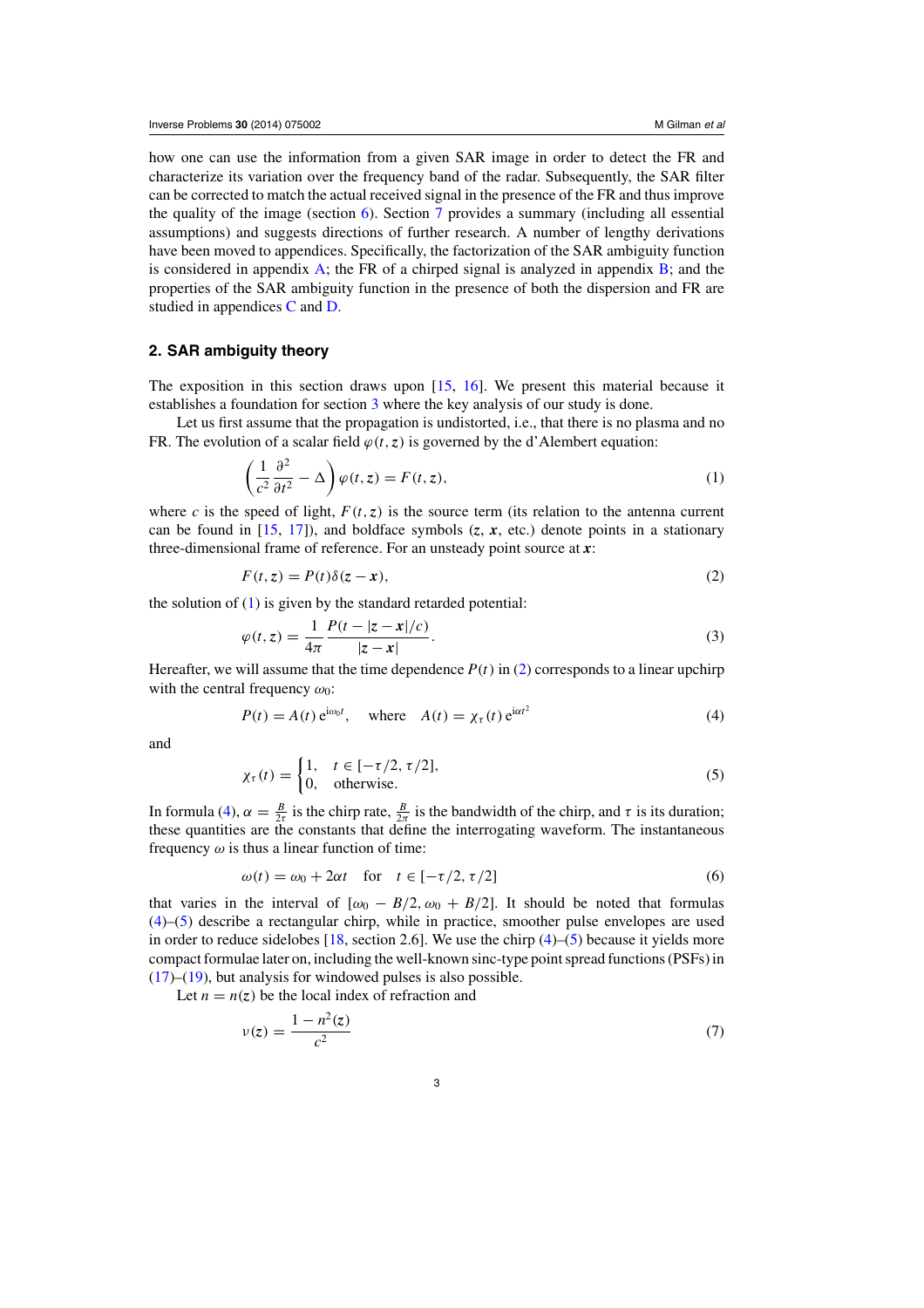<span id="page-3-0"></span>

**Figure 1.** Schematic for the broadside stripmap SAR imaging.

be the ground reflectivity function. For the signal [\(4\)](#page-2-0) emitted from *x* and propagating according to [\(3\)](#page-2-0), the first Born approximation [\[19](#page-26-0), section 13.1.4] yields the following scattered field at the same location *x*:

$$
\psi(t, \mathbf{x}) \approx \int \tilde{\nu}(\mathbf{x}, z) P(t - 2|\mathbf{x} - z|/c) d^3 z,
$$
\n(8)

where

$$
\tilde{\nu}(\mathbf{x}, z) = -\frac{\omega_0^2}{16\pi^2} \frac{\nu(z)}{|\mathbf{x} - z|^2}.
$$
\n(9)

The SAR image is obtained by applying the matched filter  $\overline{P(t-2|x-y|/c)}$  to the received antenna signal (8):

$$
I(\mathbf{y}) = \int_{\chi} \overline{P(t - 2|\mathbf{x} - \mathbf{y}|/c)} \psi(t, \mathbf{x}) dt
$$
  
= 
$$
\int d^3 z \tilde{\nu}(\mathbf{x}, z) \underbrace{\int_{\chi} \overline{P(t - 2|\mathbf{x} - \mathbf{y}|/c)} P(t - 2|\mathbf{x} - \mathbf{z}|/c) dt}_{W(\mathbf{y}, z)}.
$$
 (10)

In formula (10), the overbar denotes complex conjugation, the interior integral  $W(y, z)$  is the PSF<sup>5</sup>, and the notation  $\int_{\chi}$  means that the integration limits are determined by the indicator function(s)  $\chi_{\tau}$  under the integral, see [\(4\)](#page-2-0) and [\(5\)](#page-2-0). Henceforth, *y* and *z* will always be used as 'image coordinate' and 'target coordinate', respectively.

Next, consider a sequence of equally spaced radar pulses, each emitted at the time  $t^n$ from the position  $x^n$ ,  $n \in [-N/2, N/2]$ , see figure 1. Here, *N* is the number of pulses in the

<sup>&</sup>lt;sup>5</sup> Oftentimes, the PSF  $W(y, z_0)$  is interpreted as the image  $I(y)$  of a point target  $\tilde{v}(x, z) \sim \delta(z - z_0)$ , with  $z_0$  as a parameter.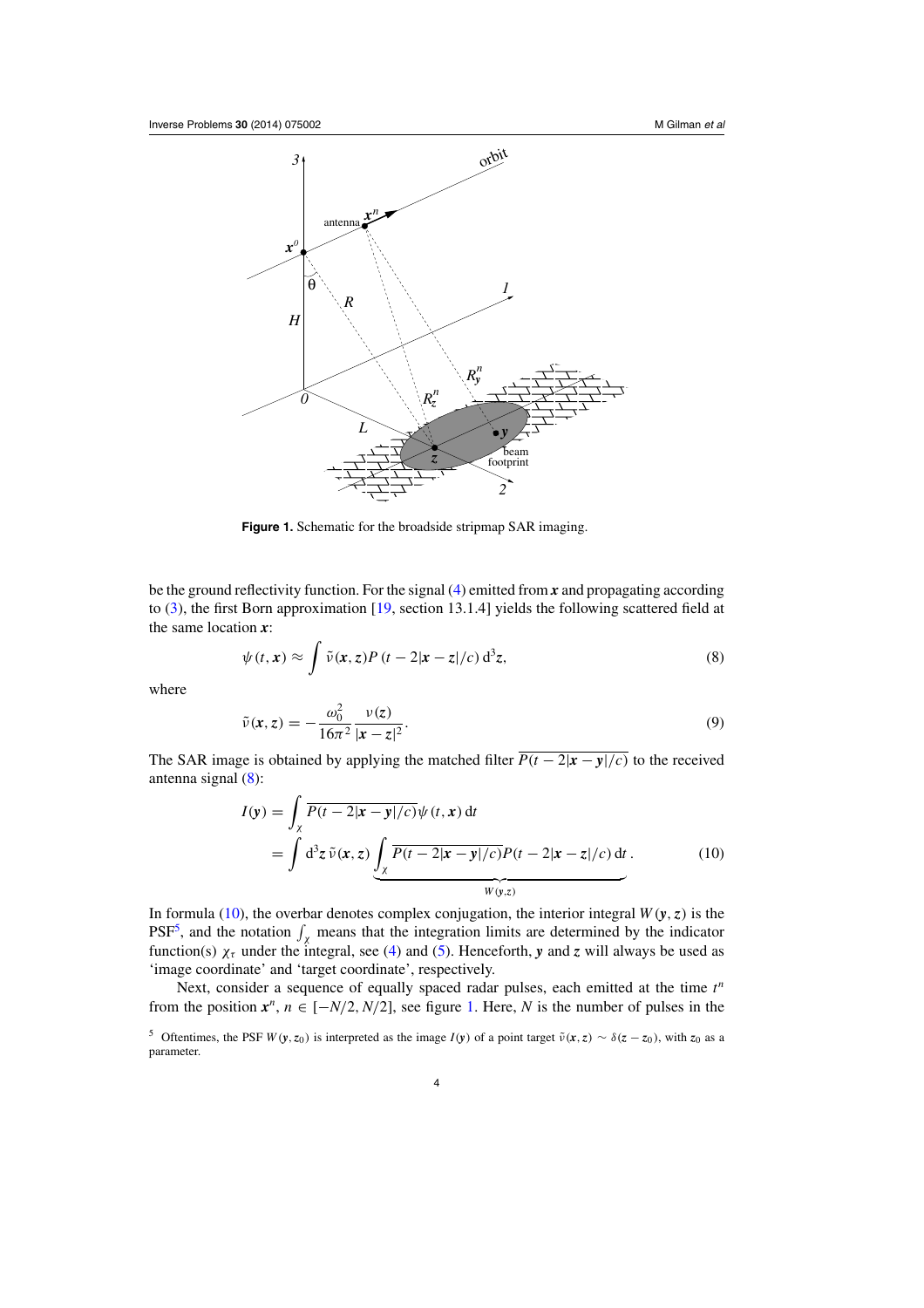<span id="page-4-0"></span>synthetic aperture, which is a sliding interval of the antenna track equal in length or shorter than the longitudinal dimension of the beam footprint on the ground. We will use the lower indices 1 and 2 to denote the azimuthal (along the track) and range (normal to the track) horizontal coordinates, respectively, and assume that  $z_1 = 0$ . For the image  $I(y)$  given by a coherent sum of expressions [\(10\)](#page-3-0) for  $t = t^n$ ,  $x = x^n$ ,  $W(y, z)$  is replaced by the sum of individual contributions:

$$
W(y, z) = \sum_{n = -N/2}^{N/2} W^n(y, z).
$$
 (11)

Each term in the sum  $(11)$  is defined as the interior integral in  $(10)$ :

$$
W^{n}(\mathbf{y}, z) = \int_{\chi} \overline{P(u_{\mathbf{y}}^{n})} P(u_{z}^{n}) dt,
$$
\n(12)

where

$$
u_y^n = t - t^n - 2R_y^n/c, \quad u_z^n = t - t^n - 2R_z^n/c, \quad \text{and} \quad R_y^n = |\mathbf{y} - \mathbf{x}^n|, \quad R_z^n = |\mathbf{z} - \mathbf{x}^n|. \tag{13}
$$

The sum (11) is called the generalized ambiguity function (GAF) of the SAR. The constant  $t^n$  in (12)–(13) can be removed by changing the integration variable (shifting). Then, noticing that the dependence of  $\overline{A(u_y^n)}$  and  $A(u_z^n)$  on *n* is through  $x^n$  and is therefore weak, we can pull these terms out of the summation over  $n$ , so that the GAF  $(11)$  can be factorized (see [\[2,](#page-25-0) [3,](#page-25-0) [15,](#page-25-0) [16\]](#page-25-0)):

$$
W(\mathbf{y}, z) \approx W_A(\mathbf{y}, z) \cdot W_R(\mathbf{y}, z). \tag{14}
$$

In formula (14),

$$
W_A(\mathbf{y}, z) = \sum_{n=-N/2}^{N/2} e^{2i\omega_0 (R_y^n - R_z^n)/c}, \qquad (15)
$$

$$
W_R(\mathbf{y}, z) = \int_{\chi} \overline{A(u_y^0)} A(u_z^0) dt,
$$
\n(16)

and the superscript '0' refers to formulae (13) for  $x = x^0$ . We emphasize that representation (14)–(16) is only approximate. The error of the factorization is analyzed in appendix [A](#page-16-0) and is shown to be small, of the order of  $\frac{B}{\omega_0}$ , see formula [\(A.19\)](#page-18-0). Moreover, this error becomes even smaller (insignificant) if the target *z* and the reference point *y* have either the same range coordinate or the same azimuthal coordinate.

The actual calculation of the range and azimuthal factors of the GAF  $(15)$  and  $(16)$  is also done in appendix [A.](#page-16-0) In particular, the azimuthal factor  $(15)$  evaluates to

$$
W_A(\mathbf{y}, z) \approx e^{i\Phi_0} N \operatorname{sinc}\left(\pi \frac{y_1}{\Delta_A}\right),
$$
  
where  $\Phi_0 = 2 \frac{\omega_0 (R_y^0 - R_z^0)}{c}$  and  $\Delta_A = \frac{\pi R c}{\omega_0 L_{SA}}$ . (17)

The quantity  $\Delta_A$  in (17) is the azimuthal resolution; it depends, in particular, on the distance *R* between the target *z* and the orbit, see figure [1,](#page-3-0) as well as on the length of the synthetic aperture L<sub>SA</sub>, which can be 10 km or greater for spaceborne SAR applications. The sinc function in (17) defines the shape of the GAF in the azimuthal direction.

**Remark.** The quantity  $e^{i\Phi_0}$  in  $W_A$ , see (17), is a factor of magnitude one in front of the sum. It may not have received proper attention in the earlier accounts of the SAR ambiguity theory, including those of our own  $[1-3]$ . This factor rapidly oscillates in range. While an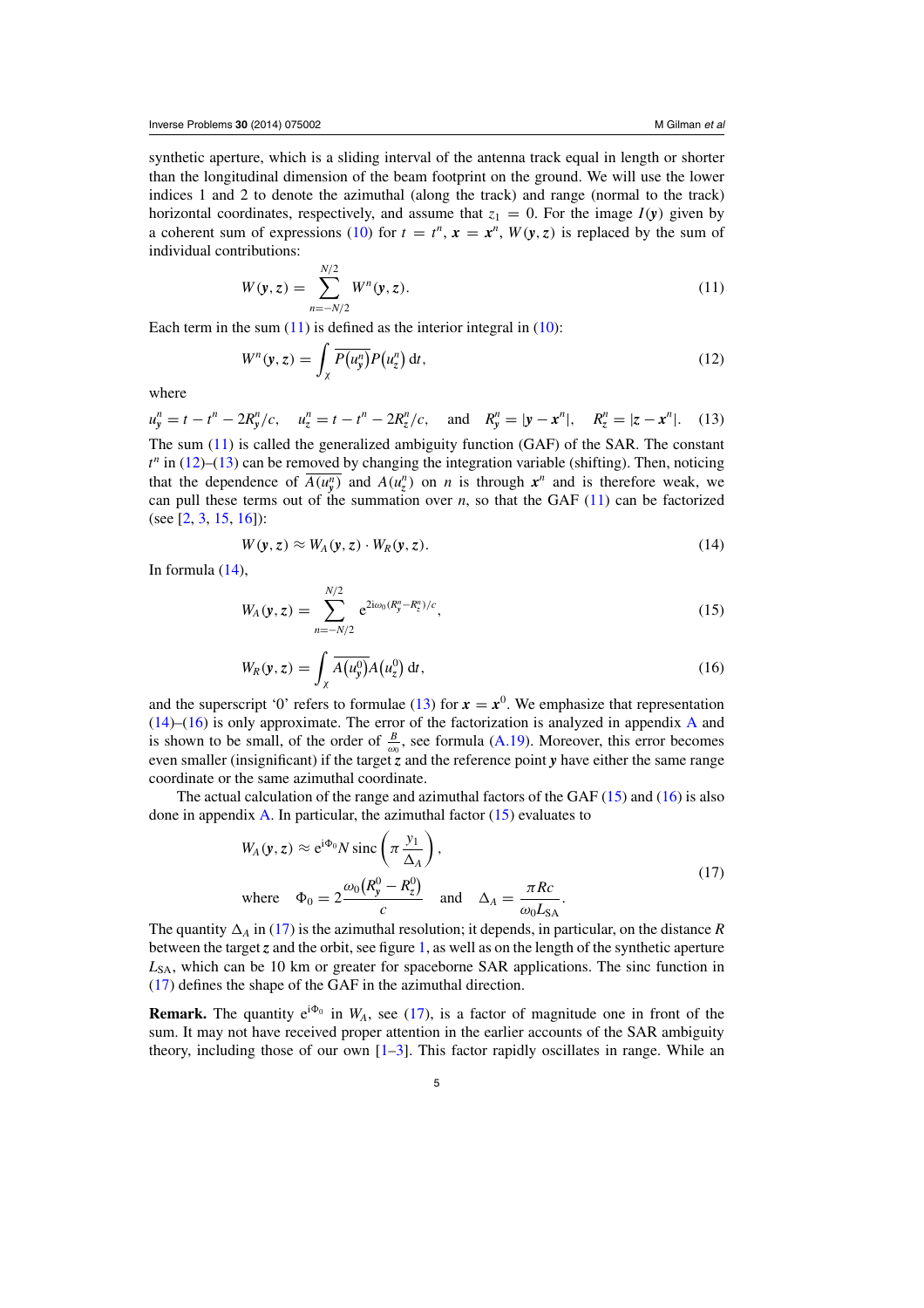<span id="page-5-0"></span>inconvenience at a first glance, it actually helps redefine the ground reflectivity function so that to enable backscattering via the Bragg mechanism. The corresponding analysis, however, is quite involved and goes well beyond the scope of the current work; it will be presented elsewhere. Hereafter, we merely disregard the rapidly oscillating factor  $e^{i\Phi_0}$ , which means that  $v(z)$  needs to be interpreted as the local backscattering coefficient at the target rather than the plain variation of the refraction index, as in [\(7\)](#page-2-0).

**Remark.** The geometrical spreading of spherical waves, which is accounted for by the denominator in formula [\(9\)](#page-3-0), can also be included into the definition of the ground reflectivity. Indeed, for *x* within a given synthetic aperture, the denominator of [\(9\)](#page-3-0) varies slowly and produces only insignificant changes in the signal amplitude. Therefore, for the rest of the current paper we will disregard the dependence of  $\tilde{\nu}$  on  $\tilde{x}$  in [\(9\)](#page-3-0).

The range factor  $W_R$  of [\(16\)](#page-4-0) is expressed as

$$
W_R(\mathbf{y}, z) \approx \tau w_p(\xi) \equiv \tau w_p \left( \pi \frac{R_y^0 - R_z^0}{\Delta_R} \right), \quad \text{where} \quad \Delta_R = \frac{\pi c}{B}.
$$
 (18)

The quantity  $\Delta_R$  in formula (18) is the range resolution, and

$$
w_p(\xi) = \frac{1}{\tau} \int_{\chi} \overline{A(u_y^0)} A(u_z^0) dt \approx \frac{1}{\tau} \int_{-\tau/2}^{\tau/2} e^{ibu} du = \text{sinc } \xi,
$$
  

$$
b = \frac{4\alpha (R_y^0 - R_z^0)}{c}, \qquad \xi = \frac{b\tau}{2} = \pi \frac{R_y^0 - R_z^0}{\Delta_R} \approx \pi \frac{(y_2 - z_2) \sin \theta}{\Delta_R}.
$$
 (19)

The function  $w_p(\xi)$  of (19) defines the shape of the GAF in the range direction.

**Remark.** In formula (19) (as well as in [\(32\)](#page-8-0) below), we use  $\pm \tau/2$  as the integration limits. In appendix [A,](#page-16-0) more accurate expressions for these limits are introduced:  $\pm \tau^0/2$ , where  $\tau^0 = \tau - 2|R_y^0 - R_z^0|/c$  (see formulae [\(A.4\)](#page-16-0)–[\(A.5\)](#page-16-0)). Since for the high range resolution chirp we are assuming  $B\bar{t} \gg 1$  [\[18,](#page-26-0) [20](#page-26-0)], one can show that

$$
\frac{|\tau-\tau^0|}{\tau}=\frac{2|R_y^0-R_z^0|}{c\tau}\sim \frac{\Delta_R}{c\tau}=\frac{\pi}{B\tau}\ll 1,
$$

so the difference is insignificant.

#### **3. Ambiguity function in the presence of the Faraday rotation**

The propagation of radar signals in the ionospheric plasma affects the SAR imaging in two ways. First, the temporal dispersion of radio waves alters the envelope and phase of the received signal, see  $[1-3]$ . Second, the magnetic field of the Earth causes the FR, see [\[4](#page-25-0), [7](#page-25-0), [21](#page-26-0)]. These distortions, if not accompanied by the proper corrections of the filter, lead to image deterioration due to the filter mismatch.

In appendix [B,](#page-19-0) we consider the effect of the FR on the chirped signals. For an antenna operating on a single linear polarization, the effective antenna signal in the presence of the rotation is related to the non-rotated signal  $\psi(t, x)$  of [\(8\)](#page-3-0) as

$$
\psi_F(t, \mathbf{x}) = \psi(t, \mathbf{x}) \cos \varphi_F(\omega), \tag{20}
$$

where  $\varphi_F$  is the rotation angle (see the top row of [\(B.19\)](#page-22-0)), and  $\psi(t, x)$  is the signal amplitude for the isotropic case, see [\(8\)](#page-3-0). An important assumption we make here is that the target reflectivity  $v(z)$  given by [\(7\)](#page-2-0) is independent on the polarization of the incident field. More realistic scattering models may be used in the approach we develop below; however, the interpretation of results will be more involved, and we leave this for future work.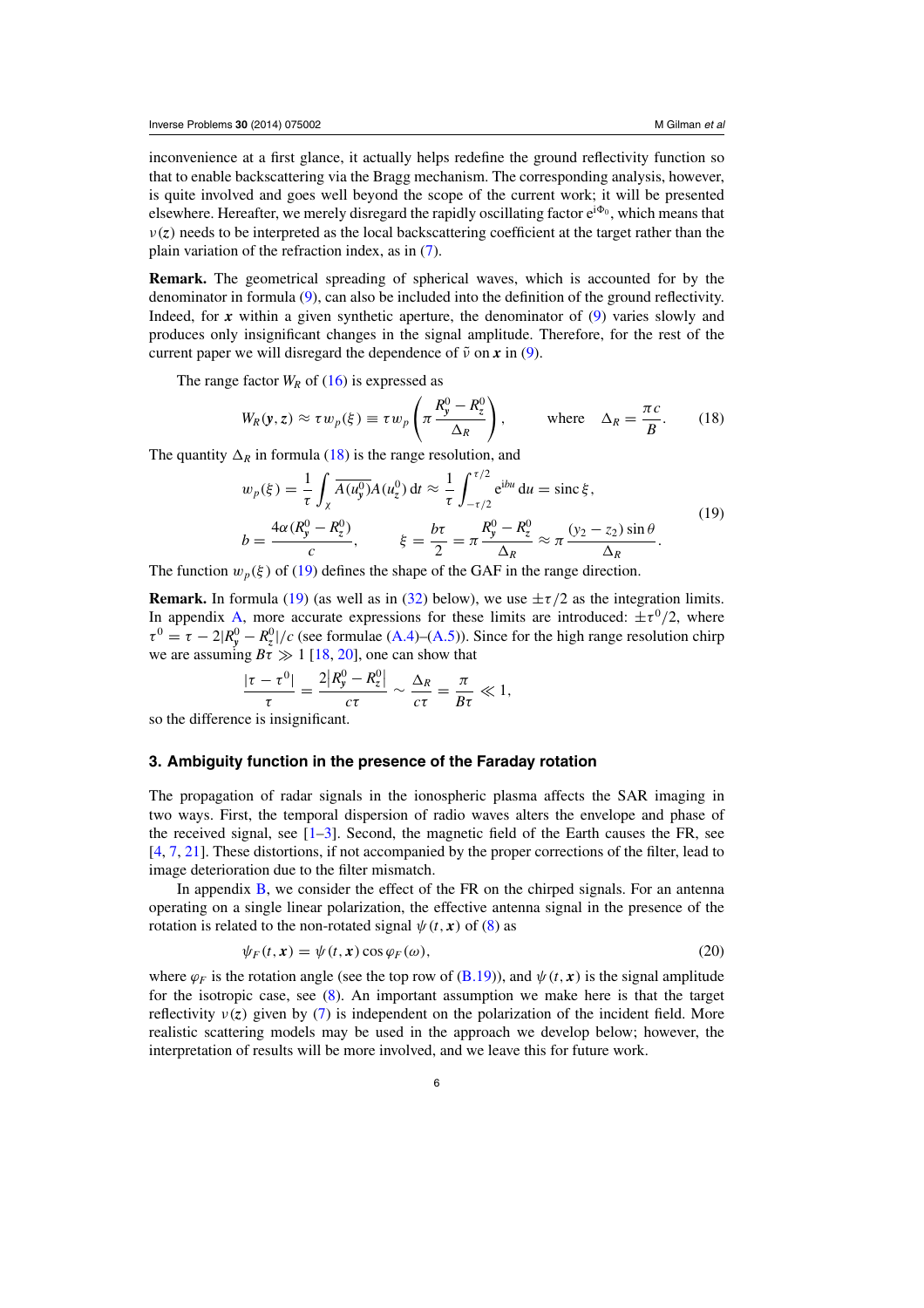<span id="page-6-0"></span>For the two-way propagation in a magnetized plasma, the angle ϕ*<sup>F</sup>* depends on the instantaneous frequency as (see also  $(B.20)$ ):

$$
\varphi_F(\omega) = 2 \cdot \frac{R}{2c} \frac{\omega_{\rm pe}^2 \Omega_{\rm e} \cos \beta}{\omega^2} \propto \omega^{-2},\tag{21}
$$

where *R* is the distance from the target to the orbit (300–1000 km),  $\omega_{pe}$  is the Langmuir frequency,  $\Omega_e$  is the electron cyclotron frequency, and  $\beta$  is the angle between the ray path and the magnetic field. Formula  $(21)$  shows that the low frequency and high frequency parts of the chirp [\(4\)](#page-2-0) will be rotated by different angles and, according to [\(20\)](#page-5-0), their amplitudes will be reduced by different factors when received by the antenna.

**Remark.** For the actual ionosphere, the quantity  $\omega_{pe}^2 \Omega_e \cos \beta$  in (21) should be averaged over the ray path. The value of  $\int \omega_{pe}^2 \Omega_e \cos \beta \, ds$  along the ray path is an integral characteristic of the propagation through a magnetized plasma. It determines the difference of eikonals for two waves with opposite circular polarizations. For the FR, it plays the same role as the TEC plays for dispersion-related distortions [\[2](#page-25-0), [3](#page-25-0), [22](#page-26-0)]. The TEC is given by the integral  $\int n_e ds \propto \int \omega_{pe}^2 ds$ , see [\(B.3\)](#page-19-0). It yields the variation of the eikonal due to the temporal dispersion.

Next, we approximate  $\cos \varphi_F$  in [\(20\)](#page-5-0) by the first two terms of its Taylor expansion w.r.t.  $u = t - 2R/c$ , and, using [\(6\)](#page-2-0), obtain:

$$
\cos \varphi_F(u) \equiv \cos \varphi_F(\omega(u)) \approx p + \frac{2q}{\tau}u,\tag{22}
$$

where

$$
p = \cos \varphi_F(\omega_0),
$$
  
\n
$$
q = \frac{\tau}{2} \frac{d \cos \varphi_F}{du}(\omega_0) = -\frac{\tau}{2} \sin \varphi_F \frac{d\varphi_F}{du}(\omega_0)
$$
  
\n
$$
\approx \frac{BR}{c} \frac{\omega_{pe}^2 \Omega_e \cos \beta}{\omega_0^3} \sin \varphi_F(\omega_0) = \frac{B}{\omega_0} \varphi_F(\omega_0) \sin \varphi_F(\omega_0).
$$
 (23)

Thus, the FR manifests itself by an additional reduction of the signal amplitude received by the antenna, with the reduction coefficient, cos  $\varphi_F$ , varying over the chirp (see [\(20\)](#page-5-0) and (22)). Two non-dimensional constants, *p* and *q*, are introduced in (22), (23) to describe this effect. If we take the amplitude of the non-rotated antenna signal as 1, then, with the FR present, the amplitude at the center of the chirp is *p*, while the end-to-end variation over the chirp is 2q. We have  $|p| \leq 1$  by definition, and  $|q| \ll 1$  as a condition of applicability of the Taylor linearization, see (22).

**Remark.** Linear approximation (22) will be in the core of our subsequent analysis. Of course, its use may be justified only if the variation of  $\cos \varphi_F$  over the chirp is small, i.e.,  $|q| \ll 1$ . The FR angle for  $\omega_0/2\pi \lesssim 0.5$  GHz may reach  $\pi/2$  for ionospheric propagation, see [\[21\]](#page-26-0). Taking  $B/\omega_0 \sim 5\%$ , we get from (22) about  $0.1 \cdot \pi/2$  variation of the FR angle over the chirp, which we consider sufficiently small for linearization. Thus, the validity of a linearization-based approach depends on the system parameters, such as central frequency and bandwidth, as well as on the propagation parameters (TEC and strength and direction of magnetic field, see (23)). In particular, the linearization may fail for broadband systems where variations of  $\cos \varphi_F$  is large (see case (c) in section [4](#page-8-0) below).

As mentioned in section [1,](#page-0-0) the cause of the FR is double circular refraction in a gyrotropic medium [\[5,](#page-25-0) chapter XI], which results in different propagation speeds for two circular waves that form the original linear polarization, see also appendix [B](#page-19-0) for detail. In the dispersive yet rotation-less case  $[1-3]$ , correcting the filter for dispersive effects helps remove the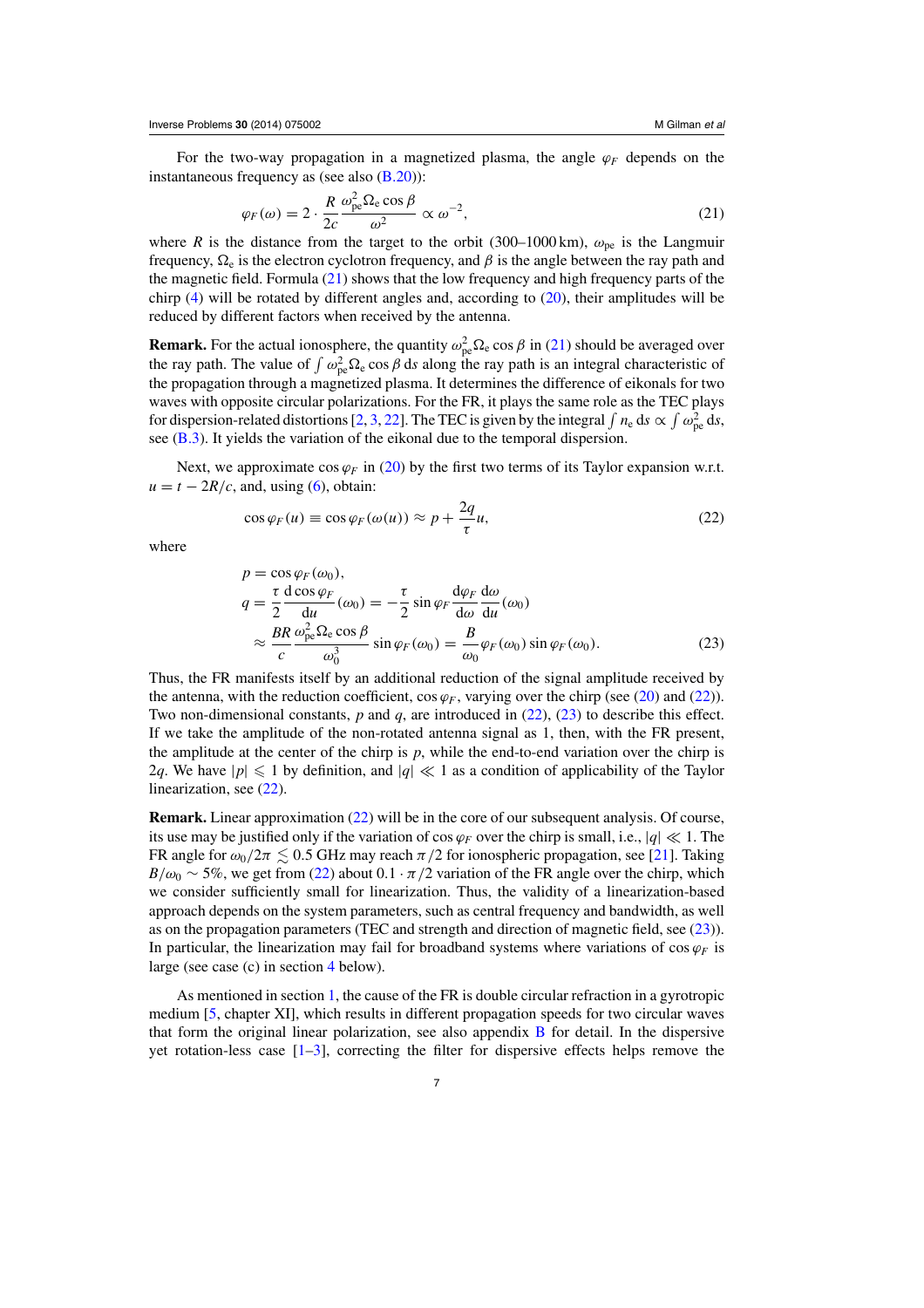<span id="page-7-0"></span>corresponding image distortions, and the expression for the GAF becomes similar to that for the non-dispersive case. In appendix  $C$ , we show that in the presence of both the dispersion and gyrotropy, such a filter will still eliminate the dispersion-related part of distortions, leaving the rotation effect intact. For that reason, hereafter we assume that the FR accompanies a plain non-dispersive propagation of the radar signals. In a comprehensive setting, this means that the compensation of the FR in the SAR filter discussed in section [6](#page-13-0) should be applied on top of the dispersion correction.

In the presence of the FR, the imaging formula  $(10)$  transforms into

$$
I_F(\mathbf{y}) = \int_{\chi} \overline{P(t - 2|\mathbf{x} - \mathbf{y}|/c)} \psi_F(t, \mathbf{x}) dt
$$
  
= 
$$
\int \tilde{\nu}(z) W_F(\mathbf{y}, z) d^3 z,
$$
 (24)

where  $\psi_F(t, x)$  is given by [\(20\)](#page-5-0) and the kernel  $W_F(y, z)$  takes into account [\(22\)](#page-6-0):

$$
W_F(\mathbf{y}, z) = \int_{\chi} \overline{P(u_{\mathbf{y}})} P(u_z) \cos \varphi_F(u_z) dt
$$
  
=  $pW(\mathbf{y}, z) + q \frac{2}{\tau} W_q(\mathbf{y}, z).$  (25)

In formula  $(25)$ ,  $W(y, z)$  coincides with that of  $(10)$ , and

$$
W_q(\mathbf{y}, z) = \int_{\chi} \overline{P(u_{\mathbf{y}})} u_z P(u_z) \, \mathrm{d}t. \tag{26}
$$

**Remark.** Henceforth, we will be using the subscript '*q*' to denote contributions due to the FR, as in  $(26)$ ; in the isotropic case (i.e., when there is no magnetic field), these terms vanish. The subscript '*F*' will be used to denote the characteristics affected by the FR, i.e., having both rotational and non-rotational 'components,' as on the left-hand side of  $(25)$ ; in the isotropic case, these expressions reduce to their isotropic counterparts, e.g.,  $W_F(y, z)$  in (25) reduces to  $W(y, z)$  in [\(10\)](#page-3-0).

For the sequence of emitted and received signals, definition  $(11)$  is replaced by  $(C.5)$  with primes dropped:

$$
W_F(\mathbf{y}, z) = \sum_{n=-N/2}^{N/2} W_F^n(\mathbf{y}, z),
$$
\n(27)

where  $W_F^n(y, z)$  is given by the first line of (25). Using approximation [\(22\)](#page-6-0), we can write:

$$
W_F^n(\mathbf{y}, z) = pW^n(\mathbf{y}, z) + q \frac{2}{\tau} \int_{\chi} \overline{P(u_y^n)} u_z^n P(u_z^n) dt,
$$
\n(28)

where  $W^{n}(v, z)$  is the same as in [\(12\)](#page-4-0). An approximate factorization of the GAF (27), (28) similar to  $(14)$  is also possible:

$$
W_F(\mathbf{y}, z) \approx W_A(\mathbf{y}, z) \cdot W_{RF}(\mathbf{y}, z), \tag{29}
$$

where the azimuthal factor  $W_A(y, z)$  does not change and is still defined by [\(15\)](#page-4-0), and

$$
W_{RF}(\mathbf{y}, z) = pW_R(\mathbf{y}, z) + q \frac{2}{\tau} W_{qR}(\mathbf{y}, z). \tag{30}
$$

In formula (30),  $W_R(y, z)$  is given by [\(16\)](#page-4-0), and

$$
W_{qR}(\mathbf{y},z) = \int_{\chi} \overline{A(u_y^0)} u_z^0 A(u_z^0) dt.
$$
 (31)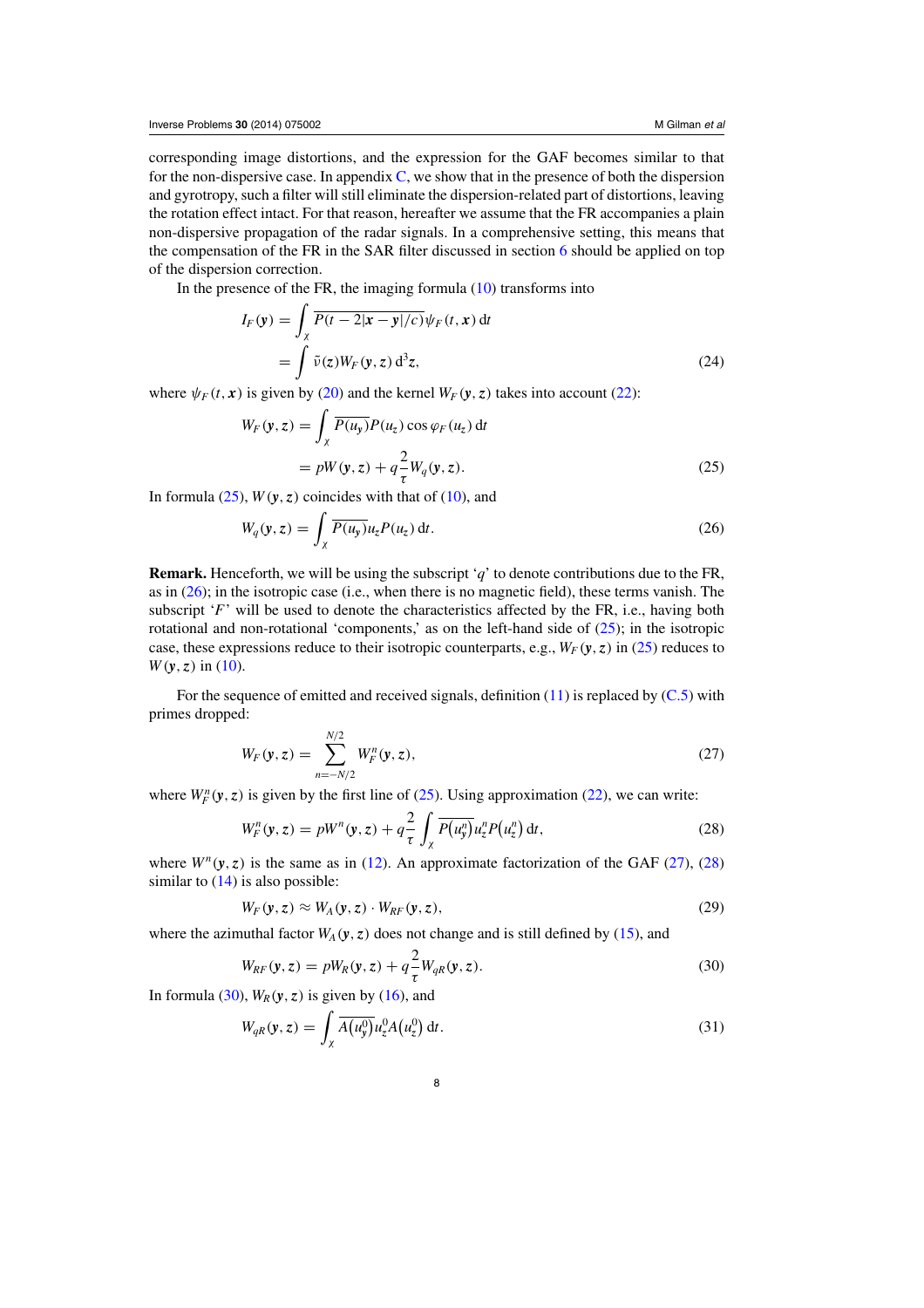<span id="page-8-0"></span>

**Figure 2.** Components of the range factor (33) in the presence of the Faraday rotation.

Thus, the FR results in a modification of the range factor in the approximate formula [\(29\)](#page-7-0) compared to [\(14\)](#page-4-0):  $W_{RF}(y, z)$  of [\(30\)](#page-7-0), [\(31\)](#page-7-0) replaces  $W_R(y, z)$  of [\(16\)](#page-4-0). It is shown in appendix [D](#page-24-0) that the error due to the factorization [\(29\)](#page-7-0) is small—of the same order as that for [\(14\)](#page-4-0), i.e., about  $\frac{B}{\omega_0}$ , see formula [\(D.5\)](#page-25-0).

Introducing a new dimensionless function

$$
w_q(\xi) \stackrel{\text{def}}{=} \frac{2}{i\tau^2} \int_{\chi} \overline{A(u_y^0)} u_z^0 A(u_z^0) \, \mathrm{d}t \approx \frac{2}{i\tau^2} \int_{-\tau/2}^{\tau/2} u \, \mathrm{e}^{\mathrm{i}bu} \, \mathrm{d}u
$$
\n
$$
= \frac{2}{\tau^2} \frac{1}{i^2} \frac{\mathrm{d}}{\mathrm{d}b} \int_{-\tau/2}^{\tau/2} \mathrm{e}^{\mathrm{i}bu} \, \mathrm{d}u = -\frac{\mathrm{d}}{\mathrm{d}\xi} w_p(\xi) = -w_p'(\xi), \tag{32}
$$

we can represent  $W_{RF}$  of [\(30\)](#page-7-0) as

$$
W_{RF}(\mathbf{y}, z) = W_{RF}(\xi) = \tau(pw_p(\xi) + iqw_q(\xi)),
$$
\n(33)

where  $w_p$ , *b*, and  $\xi$  are given by [\(19\)](#page-5-0).

**Remark.** When integrating in (32), we have replaced  $\tau^0$  with  $\tau$ , similarly to how we did it for  $w_p$ , see formula [\(19\)](#page-5-0) and the subsequent remark. This introduces a small error. The formulae with no simplification can be found in appendix [D,](#page-24-0) see [\(D.4\)](#page-24-0).

## **4. Detection of the Faraday rotation**

The FR affects the GAF  $W_F(y, z)$  via the range factor (33). It is to be noted that while the real part of the range ambiguity function  $W_{RF}$  in (33) is an even function of its argument, see [\(19\)](#page-5-0), the imaginary part is proportional to  $w_q = -w'_p$  and is therefore an odd function, see figure 2 (the singularity of  $w_q$  at  $\xi = 0$  is removable by setting  $w_q(0) = 0$ ). As far as the relative contribution of  $w_p$  and  $w_q$  into  $W_{RF}$ , there are several qualitatively different regimes determined by the range of variation of the amplitude reduction coefficient cos  $\varphi_F$  over the bandwidth, see [\(22\)](#page-6-0).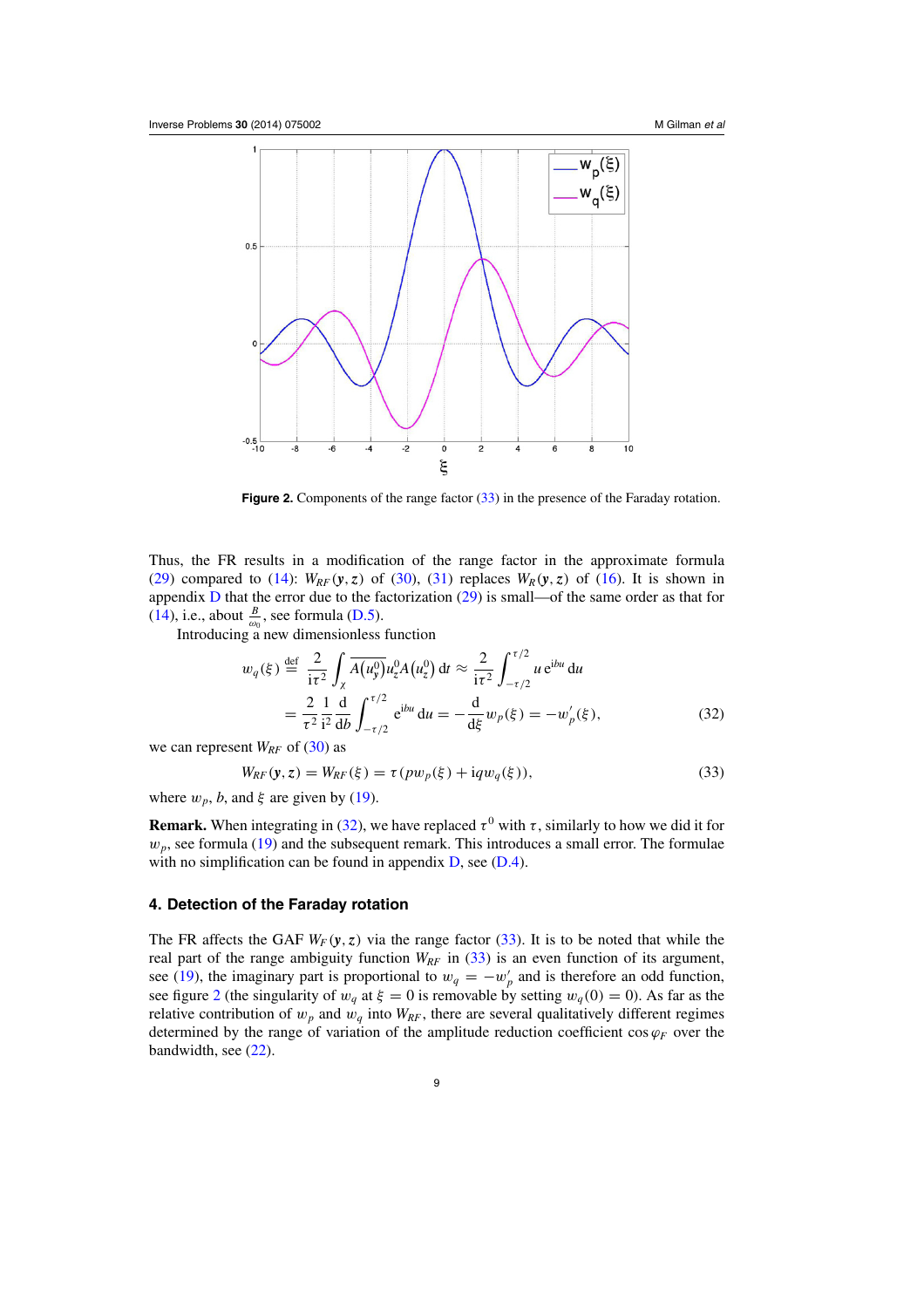<span id="page-9-0"></span>

**Figure 3.** Examples of possible ranges of  $\varphi$ *F* for the chirp propagating through a gyrotropic medium shown in a plane normal to the direction of propagation. The thick arrow indicates the polarization of the emitted field. The ranges for  $\varphi$ <sup>*F*</sup> for *B*/3 sub-bands are shown by dashed lines according to  $(22)$ , while the values of cos  $\varphi_F$  averaged over the sub-bands are indicated by triangles on the horizontal axis.

- (a)  $|q| \ll |p|$ . This is the case of nearly uniform amplitude reduction where all possible  $\varphi_F$ s lie in a narrow range of angles, see figure 3(a). In essence, it is this case that has been previously assumed in the literature when studying the FR for SAR applications [\[6–11\]](#page-25-0). As the relative contribution of  $w_q$  is small, the correction for the FR is not necessary. This is also the case where the detection of the FR by a single-polarization instrument is difficult.
- (b)  $|p| \le |q|$ . The case of an intermediate range of  $\varphi_F$ , see figure 3(b), that presents a challenge—the image is both reduced in intensity and distorted by the FR; yet if  $p \neq 0$ , the 'double peak' feature of  $w_q(\xi)$  is smeared out by the  $pw_p(\xi)$  term in [\(33\)](#page-8-0) and may not be easily observable.
- (c)  $|q| \gtrsim 1$ . The range of  $\varphi_F$  is wide, see figure 3(c), which is the opposite to case (a). The correction is required; however, the linearization of cos  $\varphi_F(u)$  in [\(22\)](#page-6-0) is not valid. We do not consider this case hereafter.

The foregoing three cases can be very roughly discriminated by means of the sub-band processing. Assume that the entire bandwidth *B* of the signal is split, say, into three sub-bands of bandwidth  $B/3$  each. The average of cos  $\varphi_F$  over a sub-band will be approximately the same for all sub-bands for case (a) and will vary substantially from one sub-band to another for cases (b) and (c), see figure 3. Lower resolution images can be obtained by sub-band processing [\[3](#page-25-0), appendix D], and a substantial variation between their intensities can be indicative of the presence of a significant FR.

All subsequent analysis in this paper applies primarily to the intermediate case (b).

#### **5. Evaluation of the Faraday rotation effect**

In this section (unlike in section [4\)](#page-8-0), we will be using a single full-band image to calculate the parameters that characterize the FR.

If the reflectivity of the target is not known, then in the problem of reconstruction of the FR parameters from the image  $I_F$  we have one equation (cf [\(10\)](#page-3-0)):

$$
I_F(\mathbf{y}) = \int W_F(\mathbf{y}, z) \tilde{\nu}(z) d^3 z \tag{34}
$$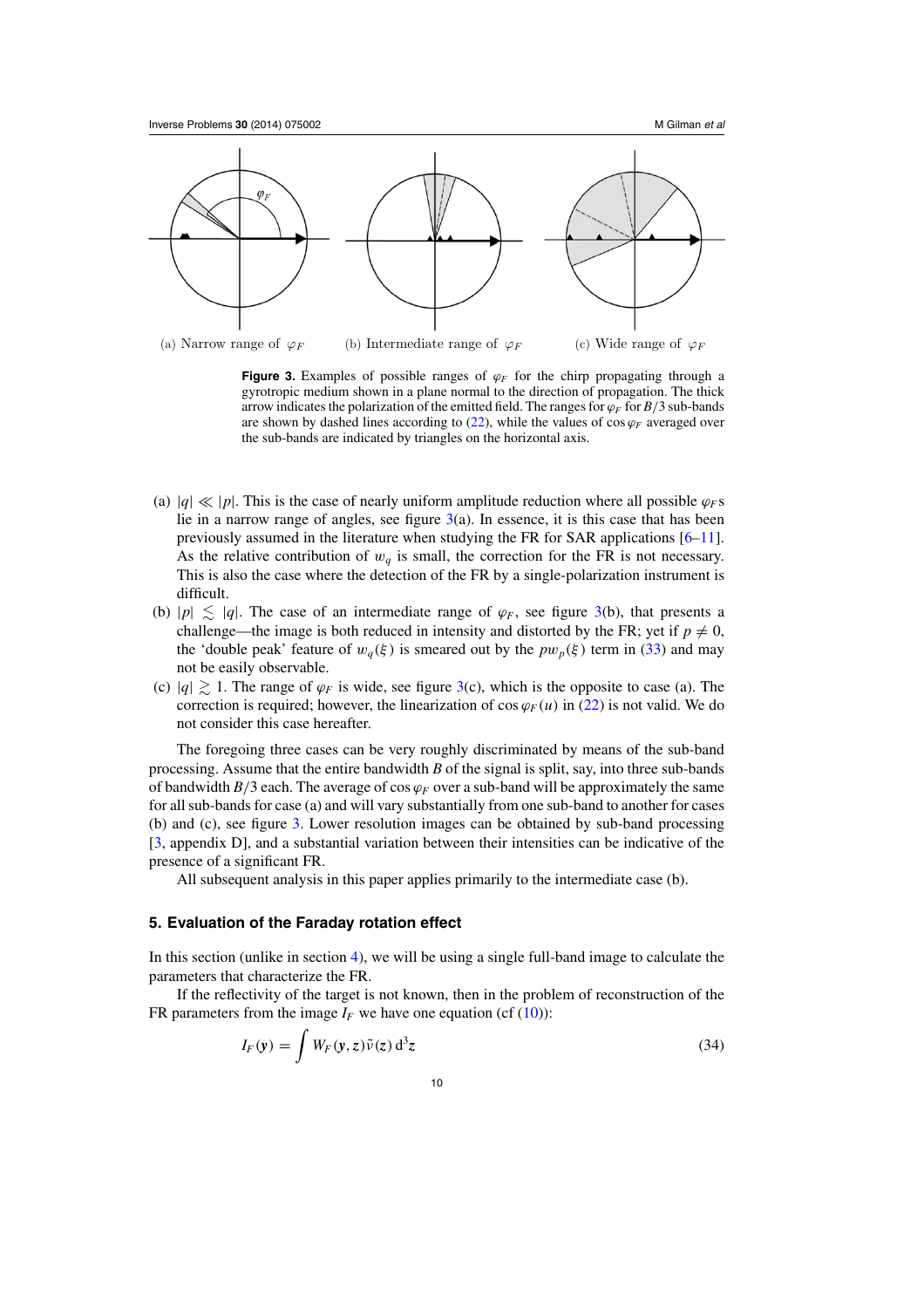<span id="page-10-0"></span>with two unknowns:  $W_F$  of [\(29\)](#page-7-0) and  $\tilde{\nu}$ . The information about the FR is contained in  $W_F$ , but in order to retrieve this information from  $(34)$ , we should make certain assumptions about the other unknown, i.e.,  $\tilde{v}$ . Specifically, we adopt the model of a homogeneous distributed scatterer<sup>6</sup> for  $\tilde{v}(z)$ , and subsequently employ the image autocorrelation analysis. Our goal is to find the parameters  $p$  and  $q$  that characterize the FR, see [\(22\)](#page-6-0) and [\(30\)](#page-7-0). It turns out that only the ratio of those parameters can be obtained, but it proves sufficient to correct the filter, see section [6.](#page-13-0)

We first notice that imaging in azimuth is not affected by the FR, see [\(14\)](#page-4-0) and [\(29\)](#page-7-0), [\(30\)](#page-7-0). Hence, we can exploit the decoupling between azimuth and range due to the factorization of the GAF. In other words, we can process the image in azimuth ahead of time and subsequently focus on the one-dimensional imaging with respect to the range coordinate only. To do so, we recast  $(34)$  (with the account of the remark preceding equation  $(18)$ ) as

$$
I(y_1, y_2) = \int_{-\infty}^{\infty} \int_{-\infty}^{\infty} W_A(y_1, z_1) W_{RF}(R_y^0, R_z^0) \tilde{\nu}(z_1, z_2) dz_1 dz_2, \qquad (35)
$$

where  $W_A$  is given by [\(15\)](#page-4-0), [\(17\)](#page-4-0),  $W_{RF}$  is given by [\(16\)](#page-4-0), [\(30\)](#page-7-0), [\(31\)](#page-7-0), and the arguments of  $W_A$  and *W<sub>RF</sub>* in (35) emphasize their dependence on the azimuthal and range variables, respectively (see coordinate notations in figure [1\)](#page-3-0). We also assume that the function  $\tilde{v}(z_1, z_2)$  in (35) already accounts for the transition from the volumetric reflectivity  $\tilde{v}(z) \equiv \tilde{v}(z_1, z_2, z_3)$  to the single layer  $\tilde{v}(z_1, z_2) \delta(z_3)$  on the surface  $z_3 = 0$ , see [\[23,](#page-26-0) section 3].

The difference  $R_y^0 - R_z^0$ , which enters the argument of  $W_{RF}$  via [\(19\)](#page-5-0) and [\(33\)](#page-8-0), does not depend on either  $y_1$  or  $z_1$ , see formula [\(A.11\)](#page-17-0) for  $x_1^n = 0$ . Therefore, equation (35) transforms into:

$$
I(y_1, y_2) = \int_{-\infty}^{\infty} W_{RF}(y_2, z_2) \underbrace{\int_{-\infty}^{\infty} W_A(y_1, z_1) \tilde{\nu}(z_1, z_2) dz_1}_{\nu_R(y_1, z_2)} dz_2,
$$
 (36)

where  $v_R(y_1, z_2)$  is already an image in the azimuthal direction, but still retains the meaning of a ground reflectivity in the range direction. Equation (36) can be considered independently for each *y*1, which effectively implies one-dimensional imaging in range only. As such, we will henceforth use the plain non-indexed variables  $(y, z)$  instead of  $(y_2, z_2)$ , and also drop  $y_1$ from the arguments of *I* and  $v_R$ . Then, formula (36) yields:

$$
I(y) = \int_{-\infty}^{\infty} W_{RF}(y, z) \nu_R(z) dz,
$$
\n(37)

where  $W_{RF}$  is, in fact, a single variable function:  $W_{RF} = W_{RF}(y - z)$ , see [\(19\)](#page-5-0), [\(33\)](#page-8-0).

To model a homogeneous distributed scatterer, we assume that  $v_R(z)$  has a rapidly decaying autocorrelation function (ACF) that we approximate by the delta function:

$$
V_{\nu}(z) \stackrel{\text{def}}{=} \int_{-\infty}^{\infty} \nu_R(y-z)\bar{\nu}_R(y) \,dy \approx \sigma^2 \delta(z). \tag{38}
$$

The quantity  $\sigma^2$  in formula (38) is the average backscattering intensity. The approximation in (38) shall be understood in the sense of distributions, so that for any appropriate test function  $\phi(z)$  we have  $\int V_\nu(z)\phi(z) dz \approx \sigma^2\phi(0)$ . Relation (38) is helpful in that it greatly simplifies the analysis; besides, it is routinely used in the literature dealing with radar speckle to model the so-called uniform extended targets, see, e.g., [\[24–27](#page-26-0)], [\[11](#page-25-0), section 4.4], [\[28](#page-26-0), chapters 4, 5],

<sup>&</sup>lt;sup>6</sup> Alternatively, one can use point scatterers:  $\tilde{v}(z) = \sum_m v_m \delta(z - z_m)$  so that [\(34\)](#page-9-0) yields:  $I_F(y) = \sum_m v_m W_F(y, z_m)$ . Considering  $I_F(y)$  at sufficiently many reference locations *y* as given data, and taking into account that  $w_p$  and  $w_q$  in [\(33\)](#page-8-0) are known analytically, one can obtain an overdetermined system of equations and solve it in a weak sense with respect to *p* and *q*. In a practical setting, however, the problem with dominant point scatterers is their availability. That's why we subsequently focus on the approach suitable for distributed scatterers.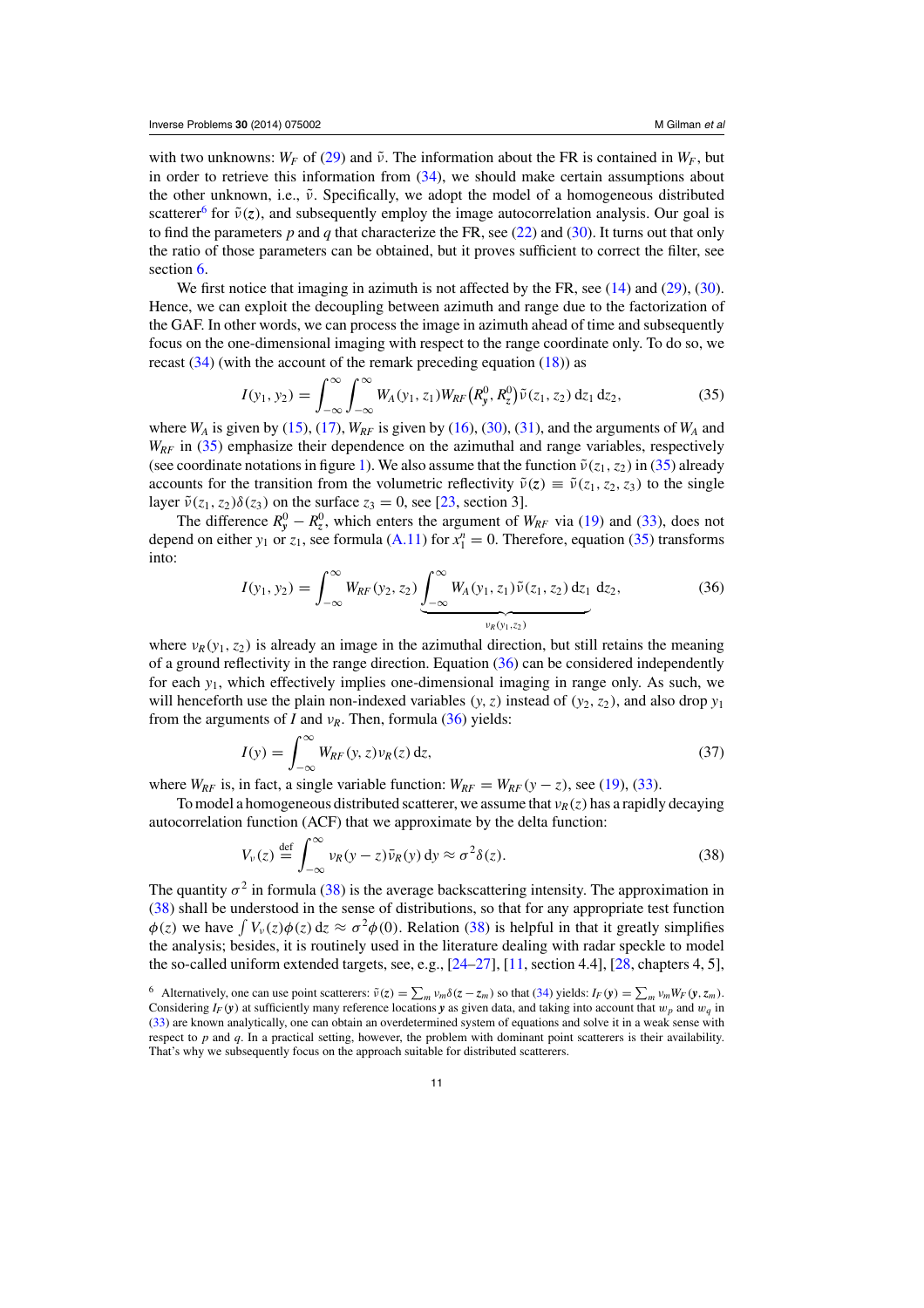<span id="page-11-0"></span>and [\[29,](#page-26-0) section 3.11]. More sophisticated models for reflectivity autocorrelation may be required to describe other types of targets, see, e.g., [\[28,](#page-26-0) chapter 9].

With the help of [\(38\)](#page-10-0), we can easily compute the ACF of the image  $I(y)$  of [\(37\)](#page-10-0):

$$
\int_{-\infty}^{\infty} I(y)\overline{I}(y+h) \,dy = \int_{-\infty}^{\infty} \int_{-\infty}^{\infty} W_{RF}(y-z)\nu_R(z) \,dz \int_{-\infty}^{\infty} \overline{W}_{RF}(y+h-z')\overline{\nu}_R(z') \,dz' \,dy
$$
  
\n
$$
= \int_{-\infty}^{\infty} \int_{-\infty}^{\infty} W_{RF}(z)\nu_R(y-z) \,dz \int_{-\infty}^{\infty} \overline{W}_{RF}(z'+h)\overline{\nu}_R(y-z') \,dz' \,dy
$$
  
\n
$$
= \iiint_{-\infty}^{\infty} W_{RF}(z)\overline{W}_{RF}(z'+h)\nu_R(y-z)\overline{\nu}_R(y-z') \,dz \,dz' \,dy
$$
  
\n
$$
= \iint_{-\infty}^{\infty} W_{RF}(z)\overline{W}_{RF}(z'+h)\int_{-\infty}^{\infty} \nu_R(y-z)\overline{\nu}_R(y-z') \,dy \,dz \,dz'
$$
  
\n
$$
= \iint_{-\infty}^{\infty} W_{RF}(z)\overline{W}_{RF}(z'+h)\nu_V(z-z') \,dz \,dz'
$$
  
\n
$$
= \sigma^2 \int_{-\infty}^{\infty} W_{RF}(z)\overline{W}_{RF}(z+h) \,dz.
$$
 (39)

The final step in  $(39)$  is made using  $(38)$ . As  $W_{RF}$  is a smooth function with a characteristic scale of  $\Delta_R$ , the requirement on the actual scale of  $V_\nu$  can, perhaps, be relaxed (compared to [\(38\)](#page-10-0)) to let this scale be finite but much shorter than  $\Delta_R$ .

Next, introduce a shorthand notation

$$
w_1 * w_2 \equiv (w_1 * w_2)(\zeta) \stackrel{\text{def}}{=} \int_{\infty}^{\infty} w_1(\xi) w_2(\xi + \zeta) d\xi,
$$

where  $w_{1,2}$  denote any of the functions  $w_p$  or  $w_q$ , and  $\zeta = Bh \sin \theta/c$ . Then, using [\(33\)](#page-8-0), we can transform the integral on the right-hand side of (39) as follows:

$$
\int_{-\infty}^{\infty} W_{RF}(z)\bar{W}_{RF}(z+h) dz
$$
  
=  $\tau^2 \frac{c}{B\sin\theta} (p^2 w_p * w_p + q^2 w_q * w_q + i p q (w_q * w_p - w_p * w_q)).$  (40)

Using contour integration on the complex plane, one can show that the function  $w_p * w_p$  from (40) takes the form

$$
w_p * w_p = \int_{-\infty}^{\infty} \frac{\sin \xi}{\xi} \frac{\sin(\xi + \zeta)}{(\xi + \zeta)} d\xi = \pi \operatorname{sinc} \zeta,
$$
 (41*a*)

while for the remaining three terms on the right-hand side of  $(40)$ , we have:

$$
-w_p * w_q = w_q * w_p = \frac{\mathrm{d}}{\mathrm{d}\zeta}(w_p * w_p),\tag{41b}
$$

and

$$
w_q * w_q = -\frac{d}{d\zeta}(w_q * w_p) = -\frac{d^2}{d\zeta^2}(w_p * w_p).
$$
 (41*c*)

Substituting  $(40)$ – $(41)$  into  $(39)$ , we arrive at

$$
\int_{-\infty}^{\infty} I(y)\overline{I}(y+h) \, dy = \pi D\tau^2 \frac{c}{B\sin\theta} (\text{sinc }\zeta + 2iQ\,\text{sinc}'\,\zeta - Q^2\,\text{sinc}''\,\zeta), \tag{42}
$$

where

$$
D = p^2 \sigma^2 \quad \text{and} \quad Q = \frac{q}{p}.
$$
 (43)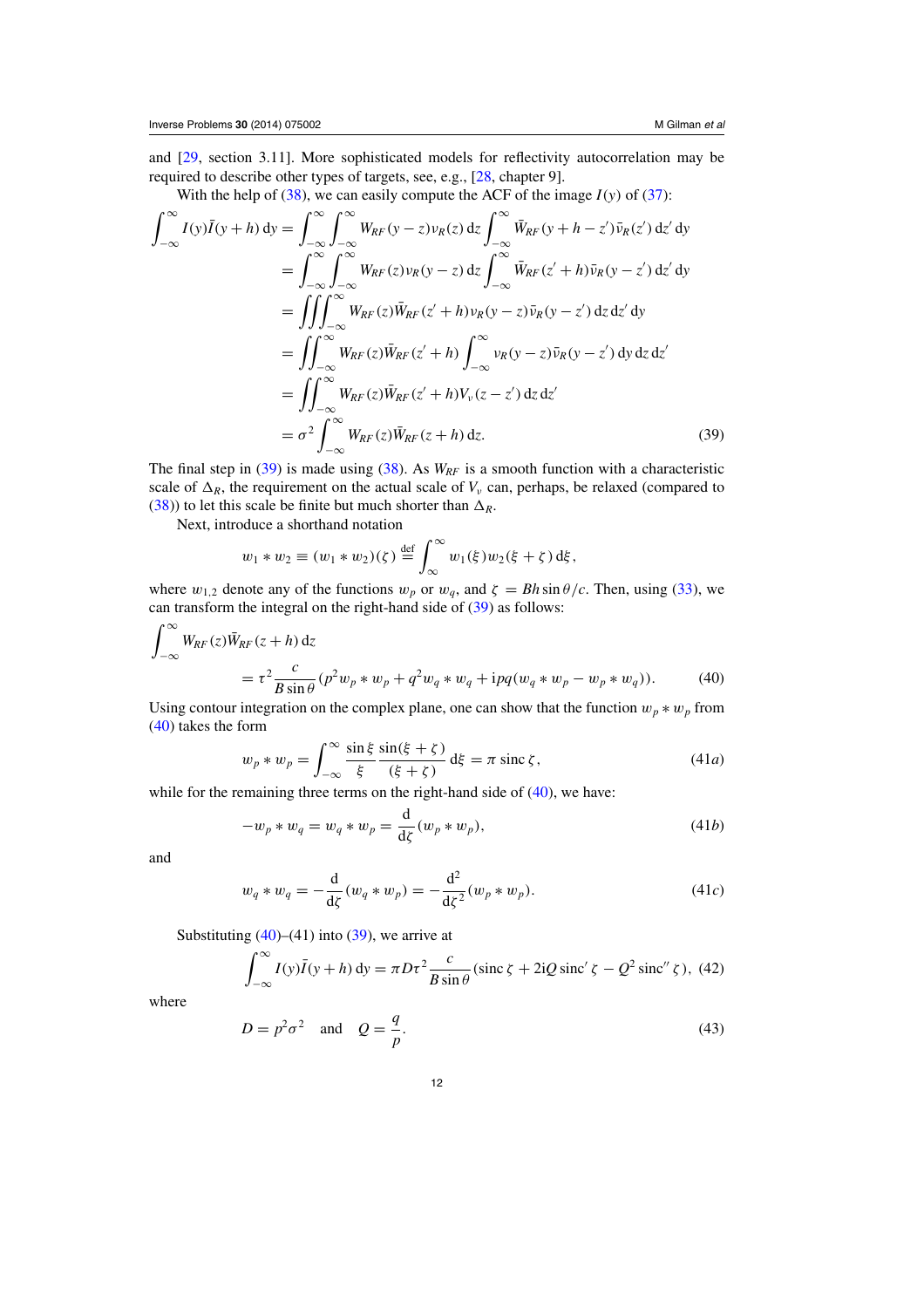<span id="page-12-0"></span>The left-hand side of equation [\(42\)](#page-11-0) represents the data. For brevity, let us denote

$$
\int_{-\infty}^{\infty} I(y)\overline{I}(y+h) \, dy = g(h). \tag{44}
$$

For a given *h*, the ACF  $g(h)$  can be evaluated directly from the image, although in practice the integration limits are, of course, finite<sup>7</sup>.

The right-hand side of equation  $(42)$  is a polynomial with respect to the unknown quantities *D* and *Q* given by formulae [\(43\)](#page-11-0). The coefficients of this polynomial are functions of *h* defined by analytic expressions, because  $\zeta = Bh \sin \theta / c$ . Let us take two different values of  $h, h_1 \neq h_2$ , and denote

$$
g(h_1) = g_1
$$
,  $g(h_2) = g_2$ ,  $\zeta(h_1) = \zeta_1$ , and  $\zeta(h_2) = \zeta_2$ . (45)

Then, it is easy to eliminate *D* from the pair of equations [\(42\)](#page-11-0) written for  $h_1$  and  $h_2$ :

 $(\sin c \zeta_1 + 2iQ \sin c' \zeta_1 - Q^2 \sin c'' \zeta_1)g_2 = (\sin c \zeta_2 + 2iQ \sin c' \zeta_2 - Q^2 \sin c'' \zeta_2)g_1.$  (46)

Equation (46) is a plain quadratic equation with respect to  $Q$ . It can be solved analytically, after which the value of *D* can also be obtained, if needed. It doing so, the individual values of *p* and *q* can be determined from *D* and *Q* only up to a common factor  $\sim \frac{1}{\sigma}$ . However, knowing their ratio  $Q$  proves sufficient for implementing the filter correction, see section  $6$ .

We leave the issue of conditioning of equation (46) for the future study. This study will involve the analysis of sensitivity of its roots to the perturbations of the data  $g_1$  and  $g_2$ . As opposed to the values of  $\zeta_1$  and  $\zeta_2$  of (45) that are known exactly, the data  $g_1$  and  $g_2$ are evaluated from the image by formula (44) with the integration limits replaced by finite quantities. Therefore,  $g_1$  and  $g_2$  may be prone to various inaccuracies which, in turn, will translate into inaccuracies in the determination of *Q* using equation (46).

However, regardless of a specific quantitative measure of conditioning<sup>8</sup> of equation (46), the final error in the value of  $Q$  can be reduced if we obtain multiple estimates  $Q^{(k)}$  for  $k = 1, 2, \ldots, K$  and then evaluate Q by plain averaging:

$$
Q = \frac{1}{K} \sum_{k=1}^{K} Q^{(k)},
$$
\n(47)

which, for the scalar  $Q$ , is equivalent to the least squares fit, see  $[30,$  chapter 7]. In order to get multiple estimates  $Q^{(k)}$ , we need multiple pairs of  $(g_1^{(k)}, g_2^{(k)})$  to be substituted into equation (46). The latter may come from using multiple uniform patches and/or multiple pairs of  $(h_1, h_2)$ . Furthermore, several uniform patches with possibly different values of  $\sigma^2$  could be used because *Q* does not depend on  $\sigma^2$ , see [\(43\)](#page-11-0).

Let us now interpret  $Q^{(k)}$  obtained from different patches and or different pairs  $h_1 \neq h_2$ as independent random variables with means  $\langle Q^{(k)} \rangle$  and variances  $V^2(Q^{(k)}), k = 1, 2, ..., K$ . Then (see, e.g., [\[31,](#page-26-0) chapter 2]),

$$
\langle Q \rangle = \frac{1}{K} \sum_{k=1}^{K} \langle Q^{(k)} \rangle \quad \text{and} \quad V^2(Q) = \frac{1}{K^2} \sum_{k=1}^{K} V^2(Q^{(k)}). \tag{48}
$$

Assume, in addition, and with no loss of generality, that the errors associated with computing the individual  $Q^{(k)}$  are approximately equal to the corresponding standard deviations  $V(Q^{(k)}),$ 

<sup>&</sup>lt;sup>7</sup> Finite integration limits in formula (44) effectively imply that the quantity  $g(h)$  will depend not only on the shift *h* but also on the location or, rather, area (patch) within the image, across which the integration is performed. This, in turn, means that the quantity  $\sigma^2$  on the right-hand side of formula [\(38\)](#page-10-0) can also depend on the patch instead of being interpreted as a constant for the entire image.

High sensitivity of the roots to perturbations of the data implies poor conditioning, while low sensitivity is equivalent to good conditioning, see, e.g., [\[30,](#page-26-0) chapter 1].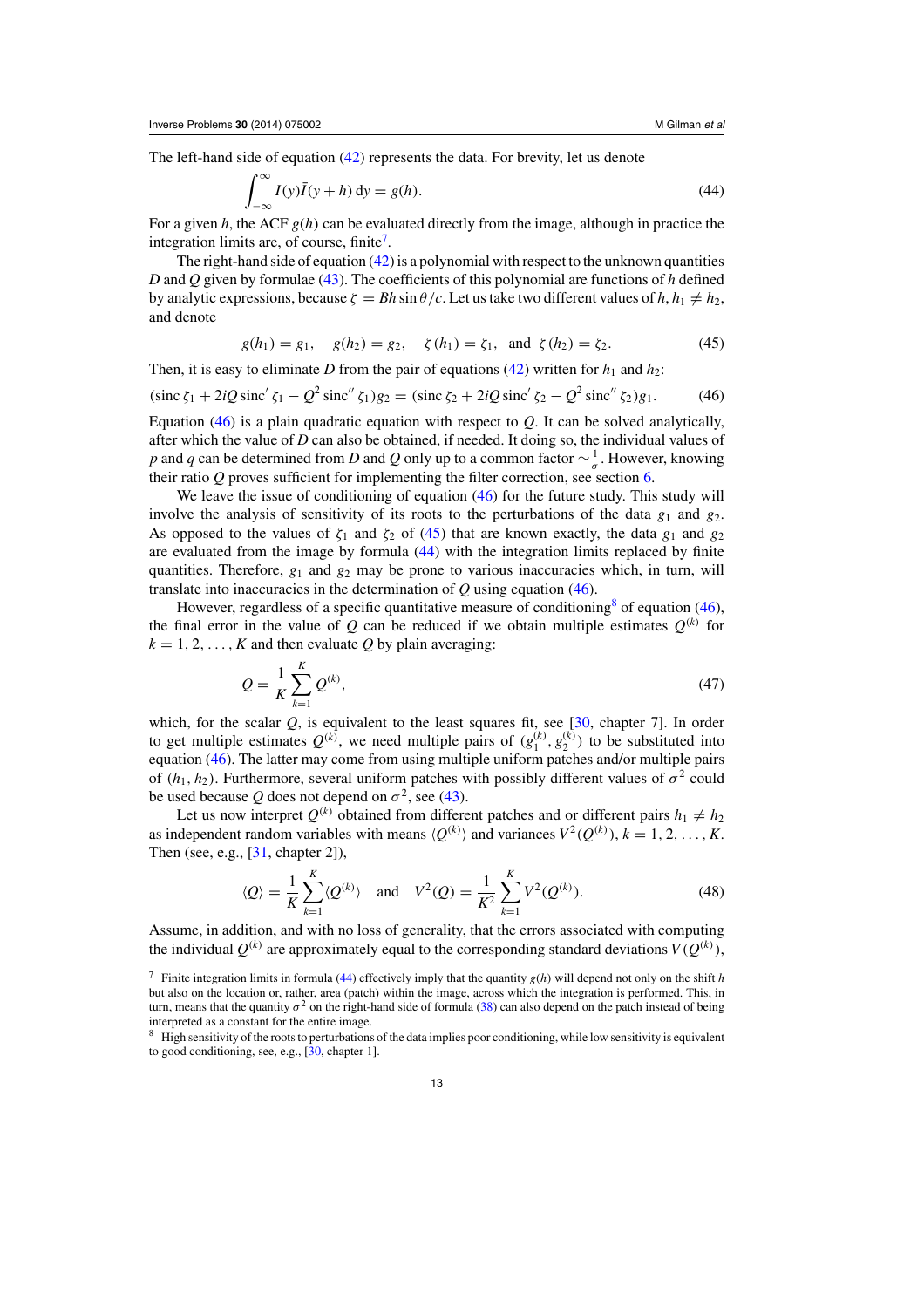<span id="page-13-0"></span>and that these errors are roughly the same for all  $k = 1, 2, \ldots, K$ . Then, the second equality in formula [\(48\)](#page-12-0) indicates that the overall error of evaluating *Q* according to [\(47\)](#page-12-0) will decrease proportionally to  $K^{-1/2}$  as  $K$  increases.

We therefore conclude that robustness of determining the parameters of the FR will increase if multiple equations of type [\(46\)](#page-12-0) are solved instead of one. We also note that the nature of the perturbations in the data  $g_1$  and  $g_2$  may actually be stochastic if one adopts a statistical interpretation of the target (see, e.g., [\[25](#page-26-0), [26](#page-26-0), [28](#page-26-0)]), for which  $\nu_R(z)$  becomes a random field.

## **6. Reducing image distortions due to the Faraday rotation**

In the presence of the FR, the filter  $\overline{P(t-2|x-y|/c)}$  does not match the received signal  $\psi_F(t, x)$  in [\(24\)](#page-7-0). The distortions created by this mismatch can be reduced by using the filter  $P_F(t-2|x-y|/c)$  that will match  $\psi_F(t, x)$ . The expression for  $P_F(t)$  involves the parameter  $Q = \frac{q}{p}$  that characterizes the FR (see section [5\)](#page-9-0), and is given by (cf [\(4\)](#page-2-0))

$$
P_F(t) = A_F(t)e^{i\omega_0 t}, \quad \text{where} \quad A_F(t) = \chi_\tau(t)e^{i\alpha t^2} \left(1 + \frac{2Q}{\tau}t\right). \tag{49}
$$

Using formulae [\(20\)](#page-5-0) and [\(22\)](#page-6-0), the factorization [\(29\)](#page-7-0), and the corrected filter given by the conjugate of (49), we obtain the following expression for the new range ambiguity function  $(cf (16) and (30), (31))$  $(cf (16) and (30), (31))$  $(cf (16) and (30), (31))$  $(cf (16) and (30), (31))$  $(cf (16) and (30), (31))$  $(cf (16) and (30), (31))$  $(cf (16) and (30), (31))$ :

$$
\widetilde{W}_{RF}(\mathbf{y},z) = \int_{\chi} \overline{A_F(u_y^0)} A(u_z^0) \left( p + \frac{2q}{\tau} u_z^0 \right) dt.
$$
 (50)

Substituting [\(13\)](#page-4-0) for  $n = 0$  and performing the integration in (50), we get instead of [\(33\)](#page-8-0):

$$
\widetilde{W}_{RF}(\xi) = p\tau((1+Q^2)w_p(\xi) + 2iQw_q(\xi) - 2Q^2w_{qq}(\xi)),
$$

where the new dimensionless function  $w_{qq}(\xi) \stackrel{\text{def}}{=} w_q(\xi)/\xi$  has a removable singularity at  $\xi = 0$  if we set  $w_{qq}(0) = 1/3$ .

To demonstrate the superiority of the corrected ambiguity function*WRF* over its unmodified form [\(33\)](#page-8-0), we plot the corresponding normalized range intensity PSFs

$$
\frac{|W_{RF}(\xi)|^2}{\max |W_{RF}|^2}
$$
 and 
$$
\frac{|\widetilde{W}_{RF}(\xi)|^2}{\max |\widetilde{W}_{RF}|^2}
$$
 (51)  
for several values of  $Q = q/p$ , see figure 4. The dashed vertical lines indicate a 3 dB drop of

intensity from the maximum. It can be readily seen that the resolution is improved in all cases; however, a more significant improvement is observed for larger *Q*, as expected.

## **7. Discussion and future work**

In the current paper, we have introduced a mathematical model and analyzed the effect of the FR on single-polarization transionospheric SAR imaging. Unlike in all other studies of the FR in the SAR literature (that exploit either single-polarization or polarimetric framework), our analysis takes into account the variation of the rotation angle along the interrogating chirp, and offers a venue for correcting the matched filter in those cases where the impact of the FR on the image is deemed detrimental. Specifically, we first propose an approach to rough detection of the FR based on sub-band image processing. Then, we employ the image autocorrelation analysis to relate the parameters of the FR defined within our mathematical model to certain observable quantities. This allows us to reconstruct the foregoing parameters and subsequently correct the matched filter. The corrected filter is shown to reduce the distortions of the image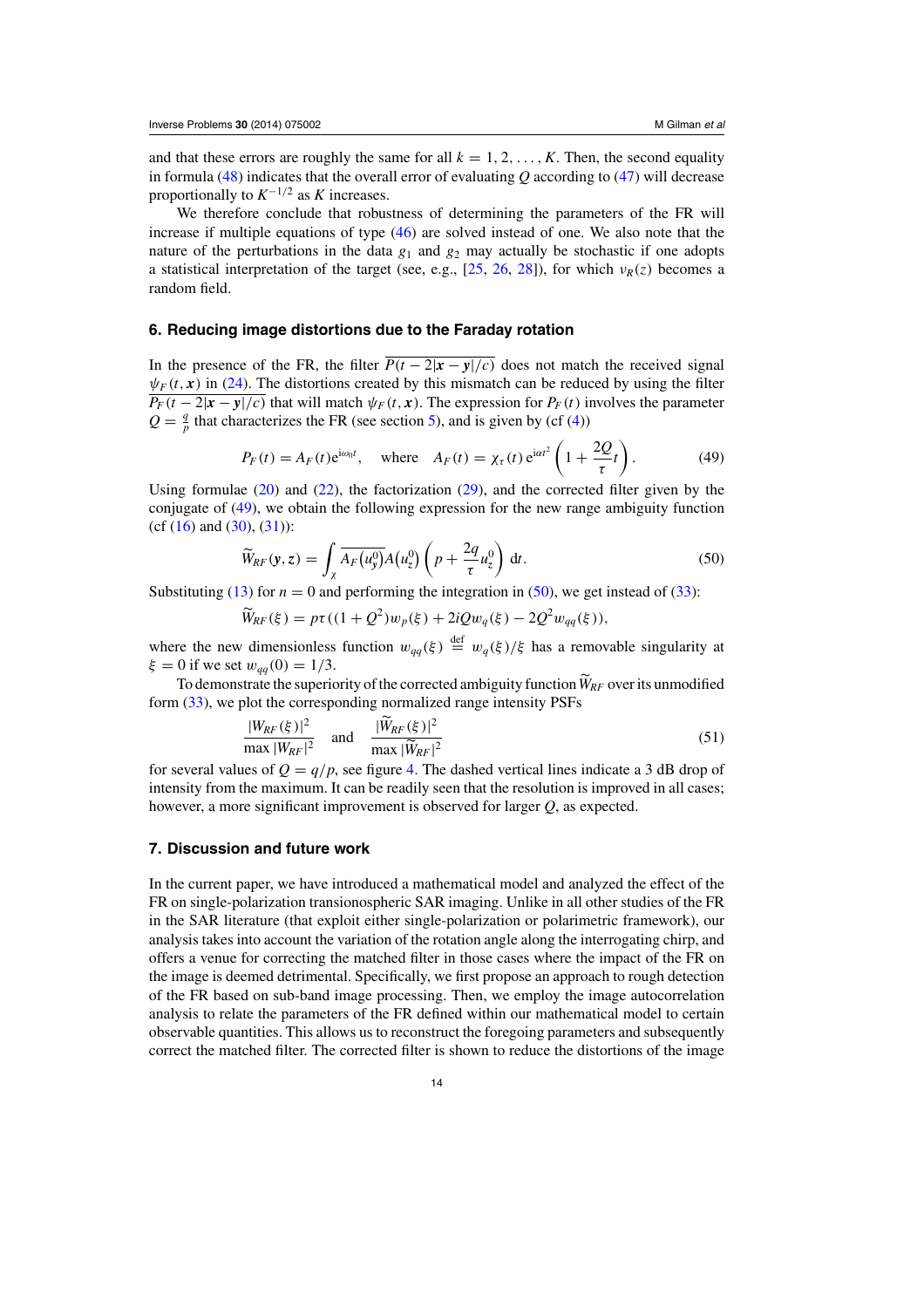<span id="page-14-0"></span>

**Figure 4.** The original and corrected range intensity PSF curves [\(51\)](#page-13-0) and −3 dB resolution for different values of *Q*.

due to the FR. It is applied on top of the corrections for the isotropic dispersive propagation, see  $[1-3]$ .

Our study employs the following simplifying assumptions.

- The scattering model given by  $(8)$ ,  $(9)$ , see also the remark at the bottom of page 5, does not account for the possible dependence of ground reflectivity on polarization.
- The ACF of target reflectivity is short-range and simplifies to a  $\delta$ -function, see formula [\(38\)](#page-10-0).
- No consideration of scattering coherence.
- No explicit treatment of noise or speckle, in particular, when distributed targets are analyzed in section [5.](#page-9-0)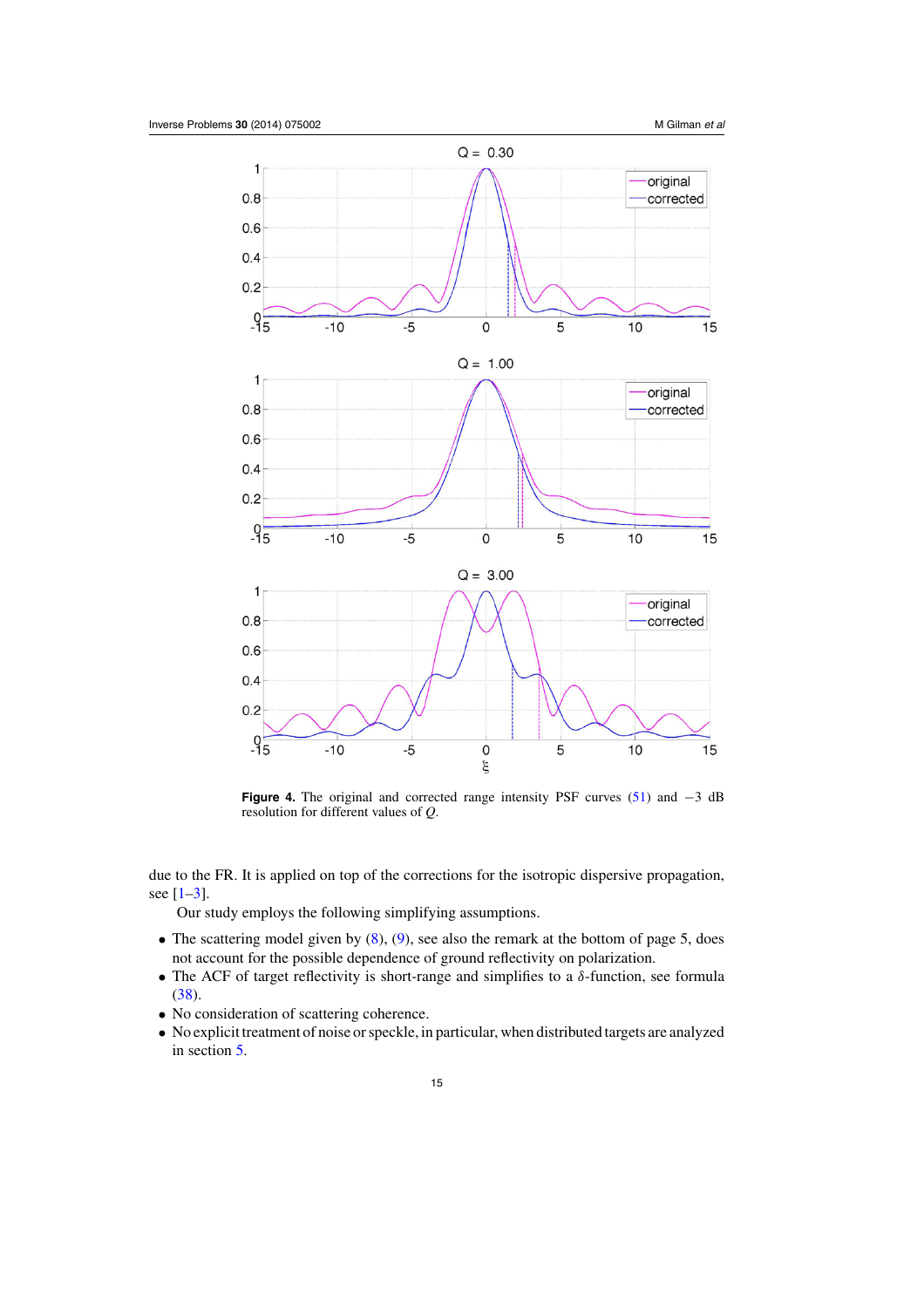- Linearization of cosine of the FR angle [\(22\)](#page-6-0), which may not hold for broadband and/or low frequency radar systems.
- A sinc-type range ambiguity function, see  $(18)$ ; no account of range windowing.

While presenting a certain loss of generality, these assumptions enable a complete quantitative analysis of the effect of frequency-dependent FR on transionospheric SAR imaging. In particular, our approach yields a closed form expression [\(33\)](#page-8-0) for the GAF modified by the FR. Hence, the analysis of this paper provides a foundation and creates an analytical framework for studying more comprehensive formulations/models in the future.

As indicated in section [5,](#page-9-0) an issue of interest for the future study is the analysis of sensitivity of the computed parameters of FR to the perturbations in the data. Indeed, while the overall robustness of the proposed algorithm improves as the number of data points increases, higher sensitivity (i.e., poorer conditioning of the roots of equation [\(46\)](#page-12-0)) implies larger errors and hence requires more data points for reducing those. It will also be of interest to analyze the accuracy of evaluating the image ACF according to  $(44)$  (as well as the sensitivity of  $g(h)$  to the value of *h*) because it is precisely the source of the error for the subsequent computation of *Q*. Then, similarly to how we have looked into the issue of residual distortions when correcting for the effect of the scalar dispersive propagation [\[3\]](#page-25-0), we will investigate what kind of image distortions one should still anticipate if the parameters of the FR *p* and *q* are not known exactly and rather contain some error (due to the inaccuracies in the data).

A very important case is that of a wide range of the FR angle (case (c) on page 10 that is not addressed in this paper, see also figure  $3(c)$  $3(c)$ ). It will require special attention in the future, because the linearization [\(22\)](#page-6-0) does not apply. Therefore, this case should be treated differently on both the parameter estimation and filter correction stage. The sub-band processing approach (section [4\)](#page-8-0), if refined and made quantitative, might provide additional estimates of the FR parameters even in this wide-range case.

Some other issues that may be worth attention in the future include:

- Combined analysis of the medium anisotropy and target anisotropy [\[23](#page-26-0)].
- A more comprehensive model for electromagnetic wave propagation in the ionospheric plasma that may account, e.g., for Ohmic losses<sup>9</sup>.
- Analysis of the FR within the chirp for the fully polarimetric case.
- Incorporation of the improved ground reflectivity models that account for the dependence of the scattered field on the viewing direction and target texture.
- Further investigation of the effect of randomness on SAR images:
	- randomness in the propagation of radar signals through the ionosphere;
	- randomness in the scattering of radar signals off the target.

The propagation of radio waves (radar signals) through the ionosphere acquires stochastic features because the ionospheric plasma is turbulent. Turbulent fluctuations of the electron number density  $n_e$  make the Langmuir frequency  $\omega_{pe}$ , see formula [\(B.3\)](#page-19-0), a random quantity (more precisely, a random field). In  $[1–3]$  $[1–3]$ , we have studied the effect of turbulent fluctuations of *n*<sup>e</sup> on transionospheric SAR imaging in the scalar isotropic framework and under the assumption that the scale of inhomogeneities (fluctuations) is small. In the vector case, the same random quantity  $\omega_{pe}$  will determine statistics of the FR angle  $\varphi_F$ , because according to [\(21\)](#page-6-0)  $\varphi_F$  is proportional to  $\omega_{pe}^2 \Omega_e \cos \beta$ , and neither of the other two factors,  $\Omega_e$  or  $\cos \beta$ , formally depends on  $n_e$ . The overall considerations, however, may appear more subtle if the

<sup>9</sup> The simplest account of Ohmic losses based on the notion of an effective collision frequency can be found in our previous work [\[3\]](#page-25-0). The use of kinetic considerations, see, e.g., [\[4,](#page-25-0) chapter II], may be warranted for obtaining a more accurate treatment.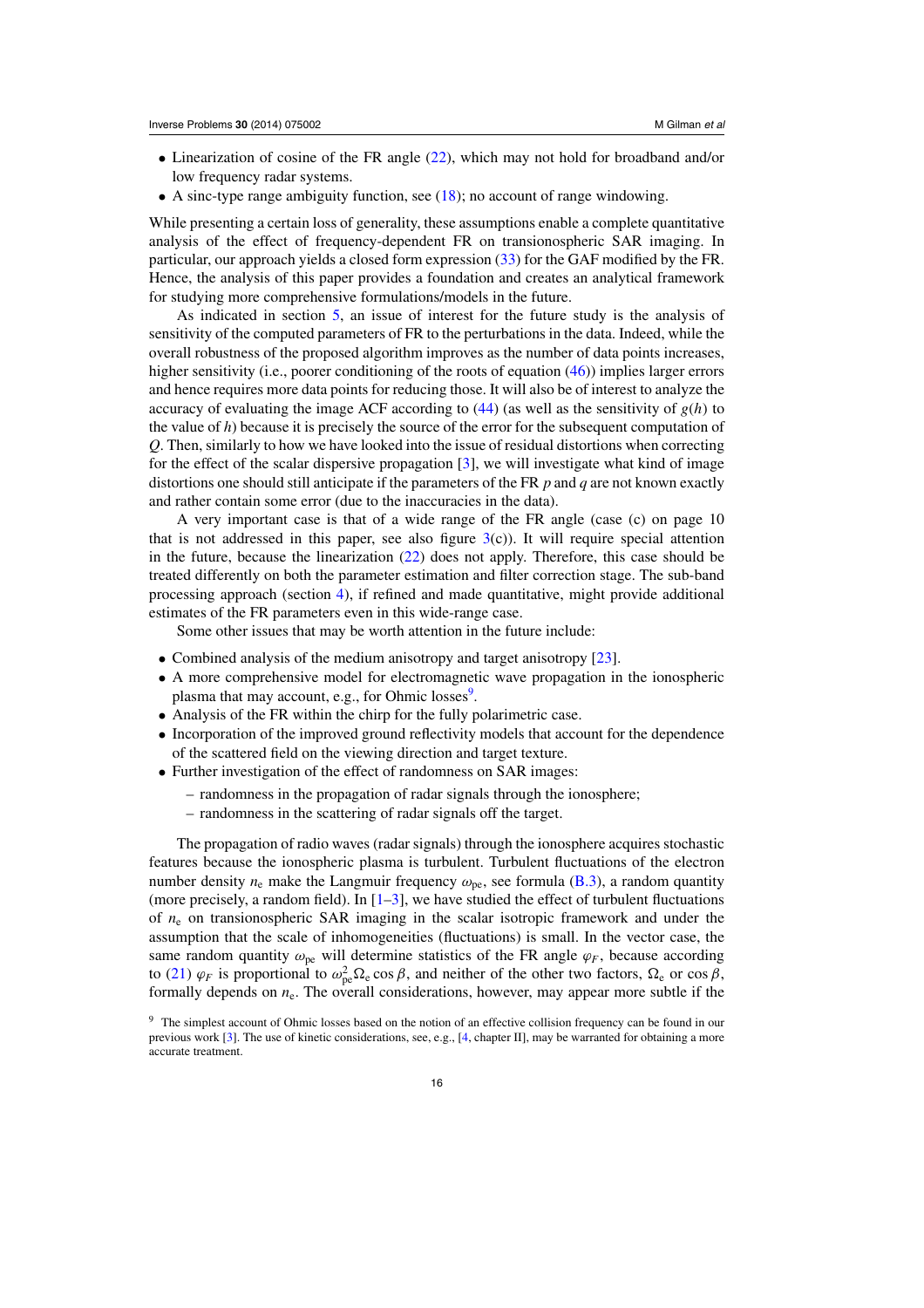<span id="page-16-0"></span>external magnetic field  $H_0$  is (partially) frozen into the plasma<sup>10</sup> for the specific conditions of interest. Then,  $H_0$  will still fluctuate, and hence the behavior of both  $\Omega_e$  and cos  $\beta$  in the presence of turbulence will need to be analyzed thoroughly so as to adequately represent the overall statistics of  $\varphi_F$ . Note also that a more comprehensive study that allows for the large scale of turbulent inhomogeneities, yet only for a non-magnetized plasma, can be found in [\[33](#page-26-0)].

## **Acknowledgments**

This work was supported by the US Air Force Office of Scientific Research (AFOSR) under agreement FA9550-10-1-0092. We would like to thank the referees of our paper for their helpful comments.

## **Appendix A. Factorization of the SAR ambiguity function**

In this appendix, we analyze the error due to factorization  $(14)$  of the GAF  $(11)$ ,  $(12)$ . Substituting expressions  $(12)$  and  $(13)$  into  $(11)$ , we can write

$$
W(\mathbf{y},z) = \sum_{n} \int_{\chi} \chi_{\tau} \left(t - t_{\mathbf{y}}^{n}\right) e^{-i\alpha(t - t_{\mathbf{y}}^{n})^{2}} e^{-i\omega_{0}\left(t - t_{\mathbf{y}}^{n}\right)} \chi_{\tau} \left(t - t_{z}^{n}\right) e^{i\alpha(t - t_{z}^{n})^{2}} e^{i\omega_{0}\left(t - t_{z}^{n}\right)} dt,
$$
\n(A.1)

where

$$
t_y^n \stackrel{\text{def}}{=} \frac{2R_y^n}{c} = \frac{2|x^n - y|}{c} \qquad \text{and} \qquad t_z^n \stackrel{\text{def}}{=} \frac{2R_z^n}{c} = \frac{2|x^n - z|}{c}.
$$
 (A.2)

Then, we introduce a new integration variable *u* and new constants *T<sup>n</sup>*:

$$
u = t - \frac{t_z^n + t_y^n}{2}, \qquad T^n = \frac{t_y^n - t_z^n}{2} \equiv \frac{R_y^n - R_z^n}{c}, \tag{A.3}
$$

such that

$$
t - t_y^n = u - T^n \qquad \text{and} \qquad t - t_z^n = u + T^n.
$$

The travel time between *y* and *z* is of the order of  $\Delta_R/c \ll \tau$ . This is equivalent to  $|T^n| \ll \tau$ ; hence, the two indicator functions  $\chi_{\tau}$  under the integral in (A.1) overlap on some interval. The center of this interval is  $u = 0$  and the endpoints are  $u = \tau/2 - |T^n|$  and  $u = -\tau/2 + |T^n|$ , so that its length is

$$
\tau^n = \tau - 2|T^n|.\tag{A.4}
$$

The phase of the integrand in  $(A.1)$  can be expressed as

$$
-\alpha (t - t_y^n)^2 - \omega_0 (t - t_y^n) + \alpha (t - t_z^n)^2 + \omega_0 (t - t_z^n)
$$
  
=  $\alpha [(u + T^n)^2 - (u - T^n)^2] + \omega_0 (u + T^n - u + T^n)$   
=  $\alpha \cdot 4uT^n + 2\omega_0 T^n$ ,

so the integration can be carried out analytically:

$$
W(y, z) = \sum_{n} e^{2i\omega_0 T^n} \int_{-\tau^n/2}^{\tau^n/2} e^{4i\alpha T^n u} du = \sum_{n} e^{2i\omega_0 T^n} \frac{1}{4i\alpha T^n} (e^{i2\alpha \tau^n T^n} - e^{-i2\alpha \tau^n T^n})
$$
  
= 
$$
\sum_{n} e^{2i\omega_0 T^n} \frac{1}{4i\alpha T^n} 2i \sin(2\alpha \tau^n T^n) = \sum_{n} e^{2i\omega_0 T^n} \tau^n \operatorname{sinc}(2\alpha \tau^n T^n). \tag{A.5}
$$

<sup>10</sup> In magnetohydrodynamics, saying that the magnetic field is frozen into a plasma emphasizes that the magnetic flux is conserved in the flow of a highly conducting magnetized fluid (Alfvén's theorem), see, e.g., [[5,](#page-25-0) chapter VIII] or [\[32\]](#page-26-0).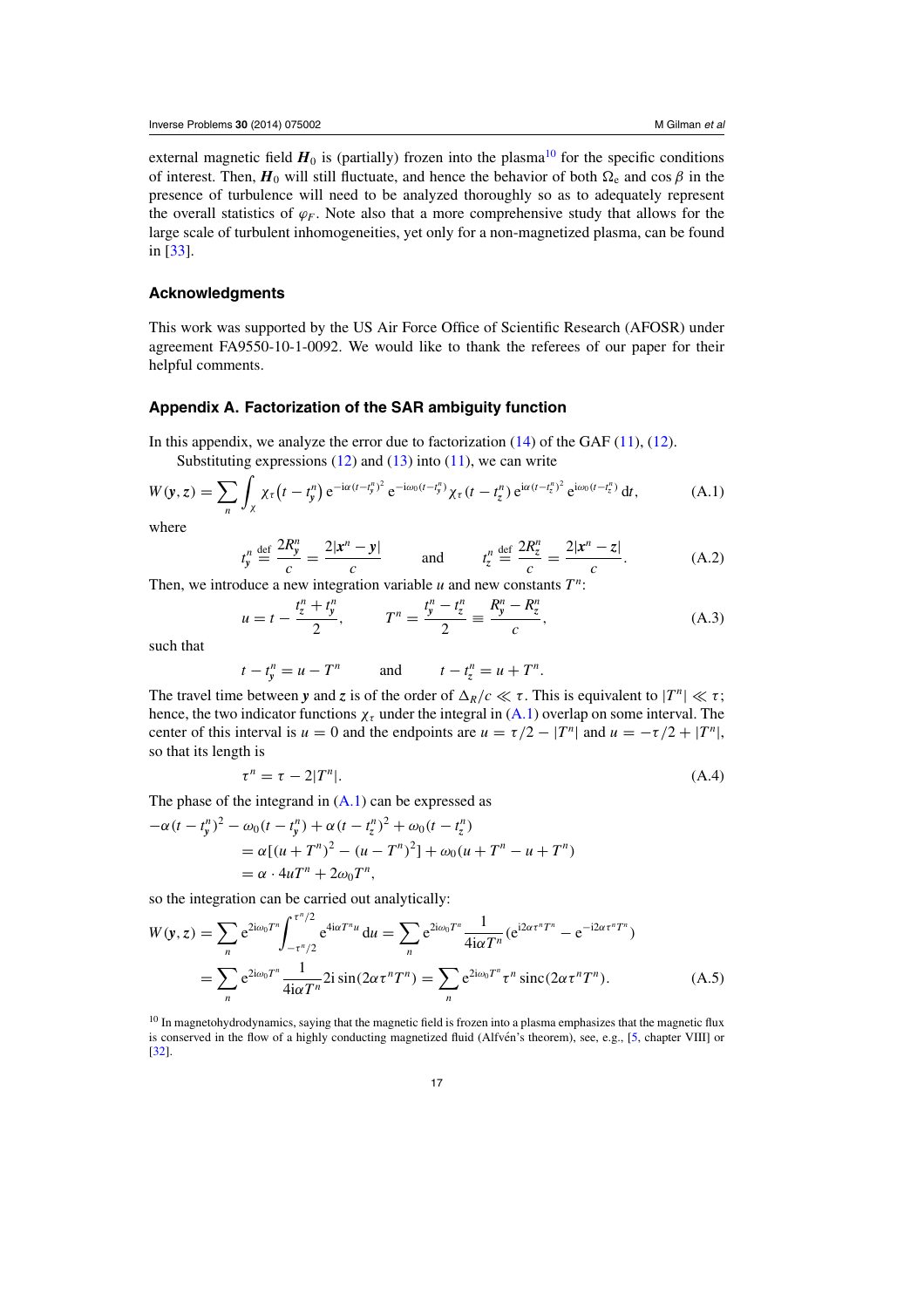<span id="page-17-0"></span>Similarly to  $(14)$ – $(16)$ , let us now introduce a new function

$$
W_{(RA)}(y, z) \stackrel{\text{def}}{=} W_R(y, z) \cdot W_A(y, z), \tag{A.6}
$$

where

$$
W_A(\mathbf{y}, z) = \sum_{n=-N/2}^{N/2} e^{2i\omega_0 (R_y^n - R_z^n)/c} = \sum_n e^{2i\omega_0 T^n}
$$
 (A.7)

and

$$
W_R(\mathbf{y}, z) = \int_{\chi} \overline{A(u_y^0)} A(u_z^0) dt = \tau^0 \operatorname{sinc}(2\alpha \tau^0 T^0). \tag{A.8}
$$

In formula (A.8),  $\tau^0$  and  $T^0$  denote  $\tau^n$  and  $T^n$ , respectively, for  $n = 0$ . Our goal is to determine how accurately this new function  $W_{(RA)}(y, z)$  of  $(A.6)$ – $(A.8)$  will approximate the GAF  $W(y, z)$ of  $(A.1)$  or, equivalently,  $(A.5)$ . To determine the accuracy of approximation, we will estimate the error

$$
W - W_{(RA)} = \sum_{n} e^{2i\omega_0 T^n} [\tau^n \operatorname{sinc}(2\alpha \tau^n T^n) - \tau^0 \operatorname{sinc}(2\alpha \tau^0 T^0)]. \tag{A.9}
$$

The Pythagorean theorem for  $R_{y}^{n}$  and  $R_{z}^{n}$  (see figure [1\)](#page-3-0) yields:

$$
(R_z^n)^2 = |z - x^n|^2 = H^2 + L^2 + (x_1^n)^2 = R^2 + (x_1^n)^2
$$
  
\n
$$
(R_y^n)^2 = |y - x^n|^2 = H^2 + (L + l)^2 + (x_1^n - y_1)^2
$$
  
\n
$$
= R^2 + 2Ll + l^2 + (x_1^n - y_1)^2,
$$
\n(A.10)

where

$$
L = z_2 = R \sin \theta \text{ and } l = y_2 - z_2.
$$

For the physical distances involved, we take

$$
R \sim L \sim 10^6 m
$$
,  $|x_1^n| \lesssim 10^4 m$ , and  $|y_1| \sim |l| \lesssim 10^2 m$ .

Then, using the Taylor formula  $(1 + \xi)^{1/2} \approx 1 + \frac{1}{2}\xi$  for  $|\xi| \ll 1$  we get

$$
\frac{R_2^n}{R} \approx 1 + \frac{(x_1^n)^2}{2R^2} \text{ and } \frac{R_y^n}{R} \approx 1 + \frac{1}{2} \frac{l^2 + 2lL + (x_1^n)^2 - 2x_1^n y_1 + y_1^2}{R^2},
$$

which, after keeping only the leading order term that does not depend on *n* and the leading term that depends on *n*, yields:

$$
\frac{R_y^n - R_z^n}{R} \approx \frac{L}{R} \frac{l}{R} - \frac{x_1^n y_1}{R^2}.
$$
\n(A.11)

Consequently, we have

$$
T^n \approx \frac{1}{c} \left( l \sin \theta - y_1 \frac{x_1^n}{R} \right) \stackrel{\text{def}}{=} T^0 - T^n,
$$
\n(A.12)

where, taking into account that  $x_1^n = n\Delta x_1 = nL_{SA}/N$ , we have introduced

$$
T^{0} = \frac{l \sin \theta}{c}, \quad T^{1} = \frac{y_{1} \Delta x_{1}}{cR} = \frac{y_{1} L_{SA}}{N c R}, \text{ and } T^{n} = \frac{y_{1} x_{1}^{n}}{cR} = n T^{1}.
$$
 (A.13)

As  $|T^0| \ll \tau$  and  $|T^n| \ll \tau$ , we can write using the first-order Taylor formula:

$$
\operatorname{sinc}(2\alpha \tau^n T^n) \approx \operatorname{sinc}(2\alpha \tau^0 T^0) - 2\alpha \tau^0 T^n \operatorname{sinc}'(2\alpha \tau^0 T^0),\tag{A.14}
$$

so that the expression in the square brackets in  $(A.9)$  evaluates to

$$
\tau^n \operatorname{sinc}(2\alpha \tau^n T^n) - \tau^0 \operatorname{sinc}(2\alpha \tau^0 T^0) \approx T^n S = S n T^1,
$$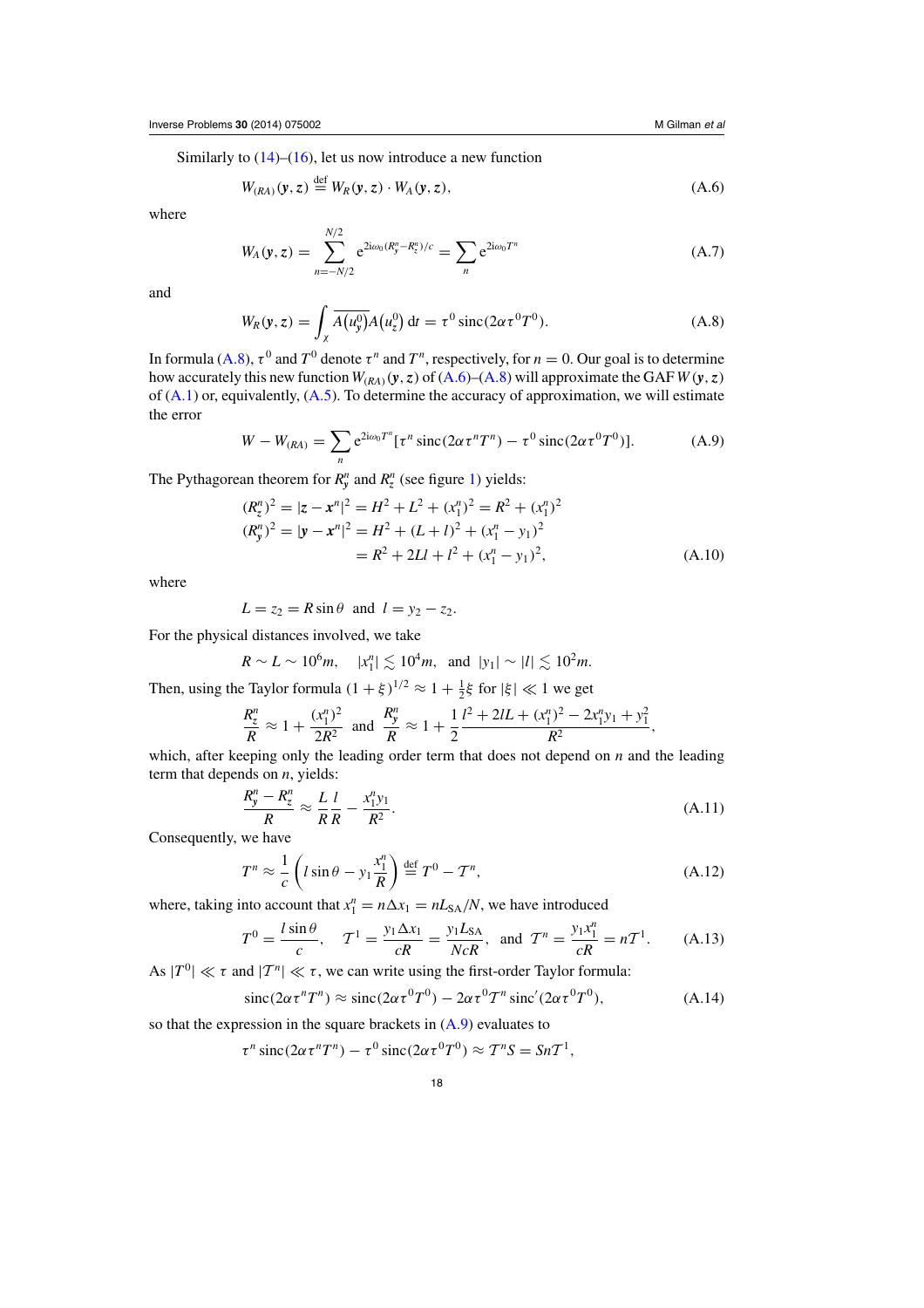<span id="page-18-0"></span>where

$$
S = \text{sinc}(2\alpha \tau^0 T^0) - 2\alpha (\tau^0)^2 \text{sinc}'(2\alpha \tau^0 T^0). \tag{A.15}
$$

Hence, formula  $(A.9)$  transforms into

$$
W - W_{(RA)} \approx e^{i\Phi_0} S \sum_n e^{-2i\omega_0 T^n} T^n = S T^1 e^{i\Phi_0} \sum_{n=-N/2}^{N/2} n e^{in\varphi}, \tag{A.16}
$$

where

$$
\Phi_0 = 2 \frac{\omega_0 l}{c} \sin \theta \text{ and } \varphi = -2\omega_0 T^1 = -2 \frac{\omega_0 L_{SA}}{N R c} y_1.
$$

Note that  $\Phi_0$  defined above is not quite identical to the one in formula [\(17\)](#page-4-0), but the discrepancy is small, on the order of those terms neglected when deriving  $(A.11)$ .

To perform the summation in  $(A.16)$ , we first use the standard summation of a geometric sequence:

$$
\sum_{n=-N/2}^{N/2} e^{in\varphi} = \frac{\sin(\varphi(N+1)/2)}{\sin(\varphi/2)} \approx N \operatorname{sinc} \frac{N\varphi}{2},\tag{A.17}
$$

where the last approximate equality holds provided that  $|\varphi| \ll 1$ , i.e.,  $\pi y_1/(\Delta_A N) \ll 1$ . Then, differentiating both sides of  $(A.17)$  w.r.t.  $\varphi$  we get

$$
\sum_{n=-N/2}^{N/2} n e^{in\varphi} = \frac{1}{i} \frac{\partial}{\partial \varphi} \sum_{n=-N/2}^{N/2} e^{in\varphi} \approx \frac{1}{i} \frac{\partial}{\partial \varphi} \left( N \operatorname{sinc} \frac{N\varphi}{2} \right) = \frac{N^2}{2i} \operatorname{sinc}' \frac{N\varphi}{2}.
$$

Therefore, the expression in (A.16) evaluates to

*n*=−*N*/2

$$
W - W_{(RA)} \approx ST^{1} \frac{N^{2}}{2i} e^{i\Phi_{0}} \operatorname{sinc}' \frac{N\varphi}{2} = \frac{i e^{i\Phi_{0}}}{2\omega_{0}} NSY_{1} \operatorname{sinc}' Y_{1}
$$
  
= 
$$
\frac{i e^{i\Phi_{0}}}{2\omega_{0}} N (\operatorname{sinc}(2\alpha \tau^{0} T^{0}) - 2\alpha (\tau^{0})^{2} \operatorname{sinc}'(2\alpha \tau^{0} T^{0})) Y_{1} \operatorname{sinc}' Y_{1},
$$
(A.18)

where  $Y_1 = -N\varphi/2 = \pi y_1/\Delta_A$ . Formula (A.18) provides an expression for the factorization error  $(A.9)$  that we will now estimate. Let us first assume that

$$
|Y_1| \lesssim 1, \quad |\operatorname{sinc}' Y_1| \lesssim 1, \text{ and } |\operatorname{sinc}' (2\alpha \tau^0 T^0)| \lesssim 1,
$$

which is reasonable to expect. Then, let us notice that as  $2\alpha(\tau^0)^2 \approx B\tau \gg 1$ , the second term on the right-hand side of formula  $(A.15)$  is much greater than the first one (except for very small  $T^0$ , i.e., when *y* and *z* are nearly at the same range). Hence, we can keep only the second (dominant) term for *S* and obtain using [\(A.7\)](#page-17-0), [\(A.8\)](#page-17-0), and (A.18):

$$
\frac{|\max(W - W_{(RA)})|}{|\max W_{(RA)}|} \sim \frac{1}{N\tau} \frac{N}{2\omega_0} 2\alpha \tau^2 = \frac{1}{2} \frac{B}{\omega_0}.
$$
 (A.19)

Formula (A.19) provides an estimate for the relative error due to the factorization  $(A.6)$ – $(A.8)$  or, equivalently,  $(14)$ – $(16)$ . This error may be on the order of a few percent depending on the value of the relative bandwidth  $\frac{B}{\omega_0}$ . It is interesting to note that according to (A.18), the dominant term of this error vanishes if either  $y_2 = z_2$  or  $y_1 = 0$  (the latter is equivalent to  $y_1 = z_1$ ). The key to understanding this effect is the expression for  $T^n$  in  $(A.12)$ – $(A.13)$ . Physically,  $T<sup>n</sup>$  is the difference between the pulse two-way travel time for the pairs  $(x^n, y)$  and  $(x^n, z)$ . As a function of the satellite position *n*,  $T^n$  has a constant part  $T^0$ and a part  $T^n$  which is linear in *n*. It is the variation of the range PSF sinc( $2\alpha \tau^n T^n$ ) with *n* in formula [\(A.5\)](#page-16-0) that is responsible for the leading term of the factorization error. If  $y_2 = z_2$ , then the constant part of  $T^n$  vanishes and so does the PSF tangent slope given by sinc'( $2\alpha \tau^0 T^0$ ).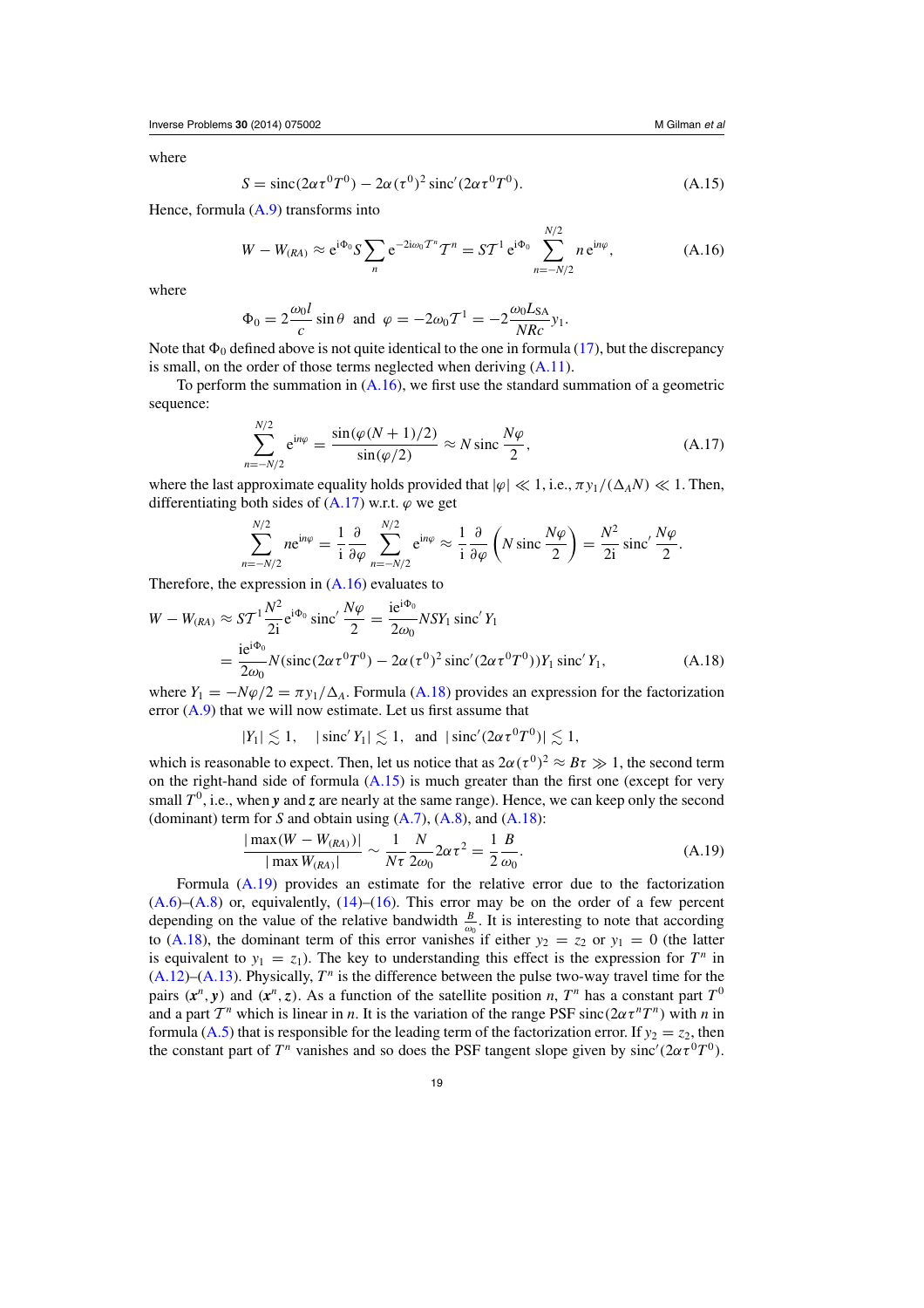<span id="page-19-0"></span>Hence, the leading term of the variation of the PSF magnitude disappears. If, however,  $y_1 = 0$ (or  $y_1 = z_1$ ), then it is the leading term of the variation of  $T^n$  with *n* that vanishes  $[T^n \equiv 0,$ see [\(A.13\)](#page-17-0)], and so does the leading term of the variation of sinc( $2\alpha \tau^{n}T^{n}$ ) regardless of the value of  $2\alpha \tau^0 T^0$ . Only in the general 'diagonal' configuration  $y_1 \neq z_1$ ,  $y_2 \neq z_2$  the coupling between the range and azimuthal terms is significant, yielding the error [\(A.18\)](#page-18-0).

## **Appendix B. Faraday rotation for a chirped signal**

Plane time-harmonic waves

$$
(\boldsymbol{E},\boldsymbol{H})\sim e^{i(\omega t-\boldsymbol{k}\boldsymbol{r})}
$$

in a cold magnetized plasma are governed by the following equation (see, e.g., [\[4](#page-25-0), [34](#page-26-0)]):

$$
\Lambda_{ij}E_j \equiv \left[\frac{k^2c^2}{\omega^2}\left(\frac{k_ik_j}{k^2} - \delta_{ij}\right) + \varepsilon_{ij}\right]E_j = 0.
$$
\n(B.1)

Let the constant external magnetic field  $H_0$  be aligned with the *z*-axis<sup>11</sup>. Then, the dielectric tensor  $\varepsilon = {\varepsilon_{ii}}$  in (B.1) has the form

$$
\varepsilon = \begin{pmatrix} \varepsilon_\perp & -\mathrm{i} g & 0 \\ \mathrm{i} g & \varepsilon_\perp & 0 \\ 0 & 0 & \varepsilon_\parallel \end{pmatrix},
$$

where

$$
\varepsilon_{\parallel} = 1 - \frac{\omega_{\text{pe}}^2}{\omega^2} - \frac{\omega_{\text{pi}}^2}{\omega^2},
$$
\n
$$
\varepsilon_{\perp} = 1 - \frac{\omega_{\text{pe}}^2}{\omega^2 - \Omega_{\text{e}}^2} - \frac{\omega_{\text{pi}}^2}{\omega^2 - \Omega_{\text{i}}^2},
$$
\n
$$
g = \frac{\omega_{\text{pe}}^2 \Omega_{\text{e}}}{\omega(\omega^2 - \Omega_{\text{e}}^2)} - \frac{\omega_{\text{pi}}^2 \Omega_{\text{i}}}{\omega(\omega^2 - \Omega_{\text{i}}^2)}.
$$
\n(B.2)

In formulae (B.2),  $\omega_{\rm pe}$  and  $\omega_{\rm pi}$  denote the electron and ion Langmuir frequencies, while  $\Omega_{\rm e}$ and  $\Omega_i$  denote the electron and ion Larmor frequencies, respectively:

$$
\omega_{\text{pe,pi}} = \left(\frac{4\pi n_{\text{e,i}}e^2}{m_{\text{e,i}}}\right)^{1/2} \text{ and } \Omega_{\text{e,i}} = \frac{e|\mathbf{H}_0|}{m_{\text{e,i}}c}.
$$
 (B.3)

In formulae  $(B.3)$ ,  $n_{e,i}$  is the particle number density, and  $m_{e,i}$  is the particle mass. As ions are much heavier than electrons:  $m_i \gg m_e$ , we can write according to (B.3):

$$
\omega_{\rm pe} \gg \omega_{\rm pi} \quad \text{and} \quad \Omega_{\rm e} \gg \Omega_{\rm i}. \tag{B.4}
$$

We also note that for the typical values of  $n_{e,i}$  and  $|H_0|$  the following relations hold:

$$
\omega_{\rm pe} \gg \Omega_{\rm e} \quad \text{and} \quad \omega_{\rm pi} \gg \Omega_{\rm i}. \tag{B.5}
$$

Finally, for the interrogating frequency we are assuming that

$$
\omega \gg \omega_{\rm pe}.\tag{B.6}
$$

Relations  $(B.4)$ – $(B.6)$  allow us to disregard the contribution of ions to dielectric properties of the ionospheric plasma, because the terms due to ions on the right-hand side of equalities (B.2) appear much smaller than the respective terms due to electrons.

<sup>&</sup>lt;sup>11</sup> In this appendix, we use the *xyz*-notation for the coordinates.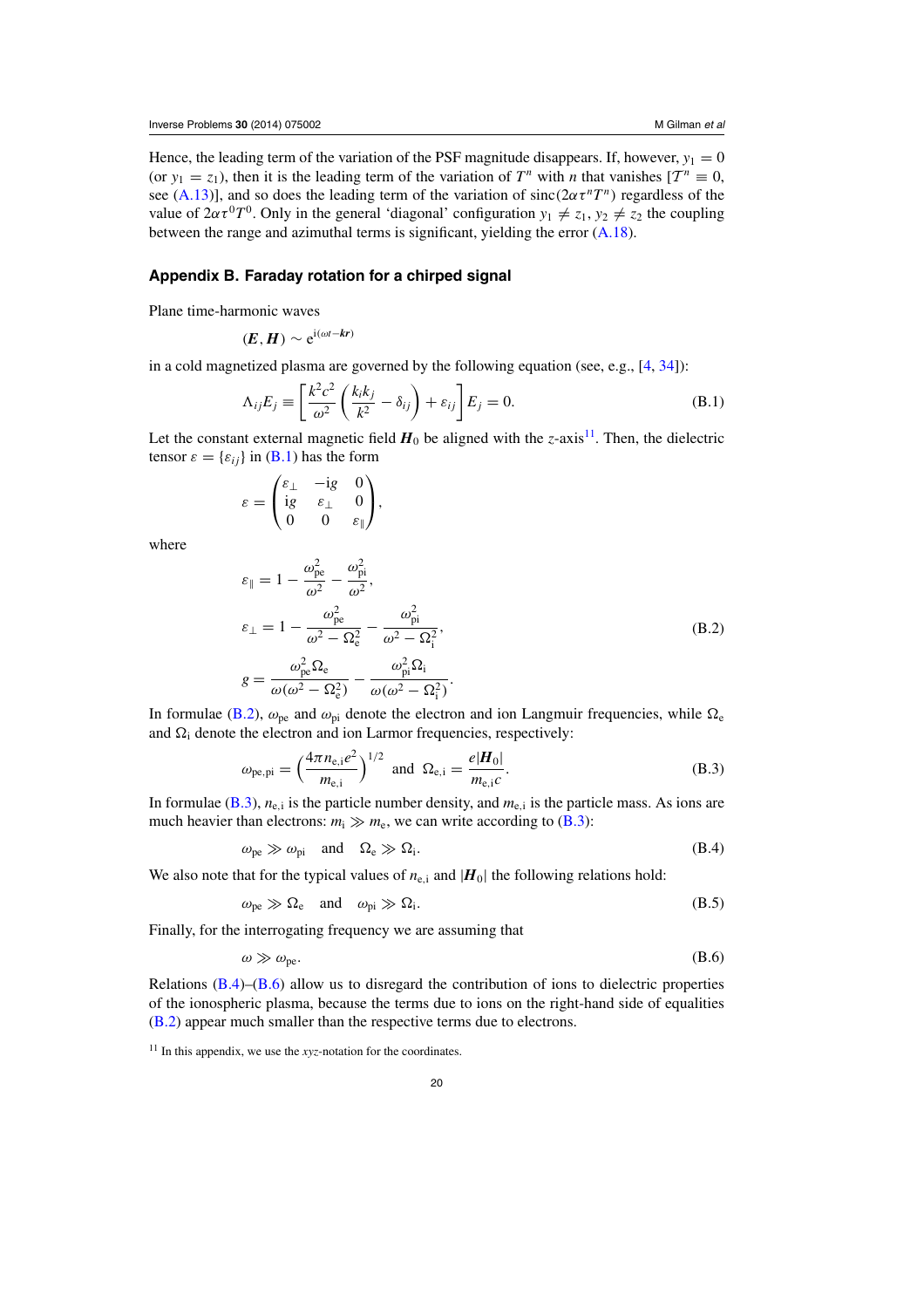<span id="page-20-0"></span>The dispersion relation for the waves governed by equation  $(B.1)$  is

$$
\det \Lambda = 0,\tag{B.7}
$$

and the corresponding non-trivial solutions *E* are called the polarization vectors. For simplicity, we first consider the case of a parallel propagation:

$$
|\mathbf{k}| = |k_z|, \quad k_x = k_y = 0. \tag{B.8}
$$

If there is no magnetic field, then  $\Omega_{e,i} = 0$ , the matrices  $\varepsilon$  and  $\Lambda$  are diagonal, and there are two types of polarization: longitudinal,  $\mathbf{E} = (0, 0, E_z)$ , and transverse,  $\mathbf{E} = (E_x, E_y, 0)$ . In doing so, one of the transverse polarization vectors can be chosen with  $E_x = 0$  and the other with  $E_y = 0$ , which corresponds to two linear polarizations. When  $\Omega_e \neq 0$ , (B.7) yields the following dispersion relation for transverse waves  $(E_z = 0)$ :

$$
\frac{(k^{\pm})^2 c^2}{\omega^2} = 1 - \frac{\omega_{\text{pe}}^2}{\omega^2} \pm \frac{\omega_{\text{pe}}^2 \Omega_{\text{e}}}{\omega^3} = 1 - f_1 \pm f_2,\tag{B.9}
$$

where we have introduced the notations

$$
f_1 \equiv f_1(\omega) = \frac{\omega_{\text{pe}}^2}{\omega^2}
$$
,  $f_2 \equiv f_2(\omega) = \frac{\omega_{\text{pe}}^2 \Omega_{\text{e}}}{\omega^3}$ , and  $1 \gg f_1 \gg f_2$ . (B.10)

Solutions to equation  $(B.9)$  correspond to two polarization vectors:

$$
\begin{pmatrix} E_x \\ E_y \end{pmatrix} \sim \begin{pmatrix} 1 \\ \pm i \end{pmatrix},\tag{B.11}
$$

that represent two circular polarizations with opposite direction of rotation. The phase and group velocities for these two circularly polarized waves are given by

$$
v_{\rm ph}^{\pm} \stackrel{\rm def}{=} \frac{\omega}{k^{\pm}} = c(1 - f_1 \pm f_2)^{-1/2},
$$
\n(B.12*a*)

$$
v_{\rm gr}^{\pm} \stackrel{\rm def}{=} \left(\frac{\rm d}\omega}{\rm d}k\right)^{\pm} = \left(\frac{1}{v_{\rm ph}^{\pm}} + \frac{\omega^2}{2k^{\pm}c^2}(-f_1' \pm f_2')\right)^{-1}.\tag{B.12b}
$$

Formulae  $(B.12)$  along with  $(B.5)$ ,  $(B.6)$  and  $(B.10)$  indicate that the terms due to the magnetic field  $H_0$  (i.e., proportional to  $f_2$ ) have a very small effect on  $v_{\text{gr}}$  and  $v_{\text{ph}}$ . The only situation where this effect can be seen is when the terms of order 1 and  $f_1$  cancel, which happens when one evaluates the difference between the propagation speeds for two circular polarizations:  $(v_{\text{gr}}^+ - v_{\text{gr}}^-)$  or  $(v_{\text{ph}}^+ - v_{\text{ph}}^-)$ . It is the phase speed difference that is responsible for the FR.

The expression for the chirp [\(4\)](#page-2-0)–[\(5\)](#page-2-0) traveling through an isotropic ionosphere (no external magnetic field and no FR) has been obtained in [\[2,](#page-25-0) Appendix A] by Fourier transforming the initial pulse in time, propagating each harmonic in space with the corresponding phase velocity, and finally making the inverse Fourier transform:

$$
\varphi(t,r) = \frac{1}{4\pi r} e^{i\omega_0 (t - r/v_{\rm ph_0})} \chi_{\tau'}(t - r/v_{\rm gr_0}) e^{i\alpha'(t - r/v_{\rm gr_0})^2}
$$
  

$$
\stackrel{\text{def}}{=} \frac{1}{4\pi r} A'(t - r/v_{\rm gr_0}) e^{i\omega_0 (t - r/v_{\rm ph_0})}, \tag{B.13}
$$

where

$$
\tau' = \tau - \delta \tau = \tau - \frac{r}{c} \frac{\omega_{\text{pe}}^2}{\omega_0^2} \frac{B}{\omega_0} \text{ and } \alpha' = \alpha + \delta \alpha = \frac{B}{2\tau} \left( 1 + \frac{\delta \tau}{\tau} \right) \tag{B.14}
$$

are the modified chirp parameters that account for the temporal dispersion. Hereafter,  $v_{\text{pho}}$ ,  $v_{\text{gr}_0}$ , and  $k_0$  refer to the phase and group velocities and the wavenumber for the isotropic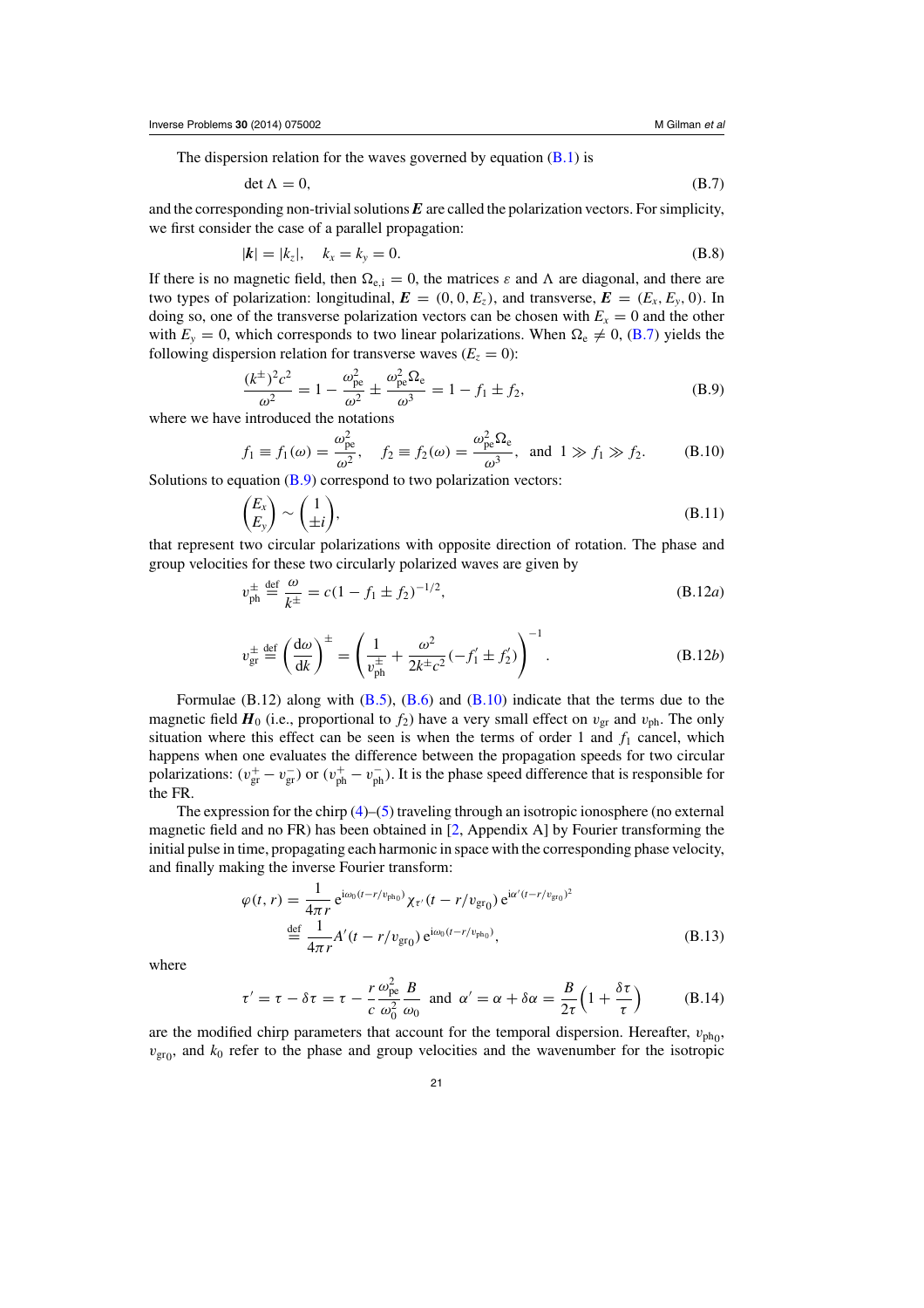<span id="page-21-0"></span>plasma, i.e., calculated according to [\(B.9\)](#page-20-0) and (B.12) at  $\omega = \omega_0$  with  $f_2 = 0$ . Formulae [\(B.13\)](#page-20-0)–[\(B.14\)](#page-20-0) describe a modified linear upchirp (with a shorter duration and higher rate). These formulae, however, were obtained in [\[2,](#page-25-0) [3](#page-25-0)] by linearizing the dispersion relation around  $\omega_0$  and excluding the frequencies outside the chirp bandwidth [\(6\)](#page-2-0) from the propagation analysis (or, equivalently, by disregarding the precursors). Without these simplifications, the received signal will not necessarily be a chirp.

For the case of a magnetized plasma, formula  $(B.13)$  can be extended to the circularly polarized waves. Considering the form of the polarization vectors in  $(B.11)$ , the expressions for the propagating circular harmonics are

$$
\begin{pmatrix} E_x \\ E_y \end{pmatrix} (t, r) = \begin{pmatrix} 1 \\ \pm i \end{pmatrix} \frac{1}{4\pi r} A'(t - r/v_{\text{gr}}^{\pm}) e^{i\omega_0 (t - r/v_{\text{ph}}^{\pm})}
$$

and the total propagating field is a linear combination of those

$$
\begin{split} \binom{E_x}{E_y}(t,r) &\propto \frac{1}{4\pi r} \sum_{\pm} \binom{1}{\pm i} C_{\pm} A'(t-r/v_{\rm gr}^{\pm}) e^{i\omega_0(t-r/v_{\rm ph}^{\pm})} \\ &= \frac{1}{4\pi r} \sum_{\pm} \binom{1}{\pm i} C_{\pm} \chi_{\tau'}(t-r/v_{\rm gr_0}) e^{i\alpha'(t-r/v_{\rm gr}^{\pm})^2} e^{i\omega_0(t-r/v_{\rm ph}^{\pm})}, \end{split} \tag{B.15}
$$

where  $C_{\pm}$  are the amplitudes. To make the emitted field ( $r = 0$ ) linearly polarized in the *xz*-plane, we set  $C_+ = C_- = 1$ . Per our earlier discussion, in the argument of  $\chi_{\tau}$  on the second line of (B.15) we leave out the effect of polarization on the chirp boundaries.

Introduce the 'chirp time' variable

$$
u \stackrel{\text{def}}{=} t - \frac{r}{v_{\text{gr}_0}} \quad \text{so that} \quad -\frac{\tau'}{2} < u < \frac{\tau'}{2}.
$$

For the retarded group travel time in  $(B.15)$ , we have:

$$
t_{\rm gr}^{\pm} \stackrel{\rm def}{=} t - \frac{r}{v_{\rm gr}^{\pm}} = u + r \left( \frac{1}{v_{\rm gr_0}} - \frac{1}{v_{\rm gr}^{\pm}} \right) = u + r \left( \frac{k_0}{\omega_0} - \frac{\omega_0^2}{2k_0 c^2} f_1' - \frac{k^{\pm}}{\omega_0} + \frac{\omega_0^2}{2k^{\pm} c^2} (f_1' \mp f_2') \right)
$$
  
\n
$$
= u + r \left( \frac{k_0 - k^{\pm}}{\omega_0} + \frac{\omega_0^2 f_1'}{2c^2} \left( \frac{1}{k^{\pm}} - \frac{1}{k_0} \right) \mp \frac{\omega_0^2}{2k^{\pm} c^2} f_2' \right)
$$
  
\n
$$
= u + r \frac{k_0 - k^{\pm}}{\omega_0} \left( 1 + \frac{\omega_0^3}{2c^2 k_0 k^{\pm}} f_1' \right) \mp r \frac{\omega_0^2}{2k^{\pm} c^2} f_2'
$$
  
\n
$$
\approx u + r \frac{k_0 - k^{\pm}}{\omega_0} \mp r \frac{\omega_0^2}{2k_0^2 c^2} f_2' \approx u \mp \frac{r}{2c} f_2 \mp r \frac{\omega_0^2}{2k_0^2 c^2} f_2'.
$$

From [\(B.10\)](#page-20-0), we obtain  $f'_{2}(\omega) = -3\omega_{pe}^{2} \Omega_{e}/\omega^{4}$ , and therefore

$$
t_{\rm gr}^{\pm} \approx u \mp \frac{r}{2c} \frac{\omega_{\rm pe}^2 \Omega_{\rm e}}{\omega_0^3} \left(1 - 3 \frac{\omega_0}{k_0 c}\right) \approx u \pm \frac{r}{c} f_2.
$$
 (B.16*a*)

For the retarded phase travel time, we can write:

$$
t_{\rm ph}^{\pm} \stackrel{\rm def}{=} t - \frac{r}{v_{\rm ph}^{\pm}} = u + r \left( \frac{1}{v_{\rm gr_0}} - \frac{1}{v_{\rm ph}^{\pm}} \right) = u + r \left( \frac{1}{v_{\rm gr_0}} - \frac{1}{v_{\rm ph_0}} \right) + r \left( \frac{1}{v_{\rm ph_0}} - \frac{1}{v_{\rm ph}^{\pm}} \right)
$$
  

$$
\approx u + rs_0 \mp \frac{r}{2c} f_2,
$$
 (B.16*b*)

where the dispersive term

$$
s_0 \stackrel{\text{def}}{=} \frac{1}{v_{\text{gr}_0}} - \frac{1}{v_{\text{ph}_0}}
$$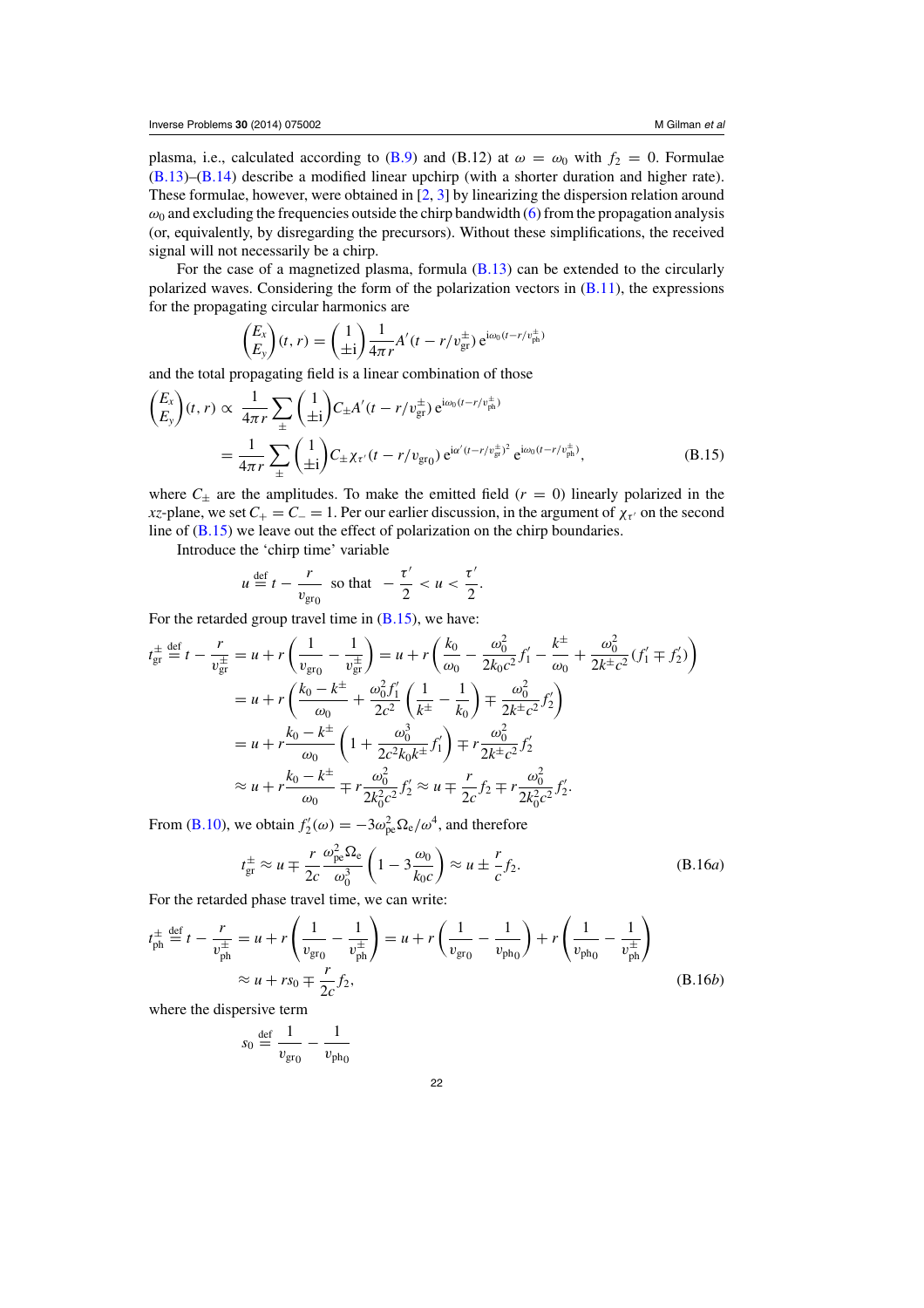<span id="page-22-0"></span>is the same for both polarizations. Substituting  $(B.16)$  into  $(B.15)$ , we get

$$
\begin{aligned}\n\left(\frac{E_x}{E_y}\right)(t, r) &\propto \chi_{\tau'}(u) \sum_{\pm} \left(\frac{1}{\pm i}\right) e^{i\alpha'(u^2 \pm 2u_{\epsilon}^r f_2)} e^{i\omega_0(u + rs_0 \mp \frac{r}{2\epsilon}f_2)} \\
&= \chi_{\tau'}(u) \sum_{\pm} \left(\frac{1}{\pm i}\right) e^{i\omega_0(u + rs_0) + i\alpha'u^2} e^{\mp i\varphi_F},\n\end{aligned} \tag{B.17}
$$

where

$$
\varphi_F = \frac{\omega_0 r}{2c} f_2 - 2\alpha' u \frac{r}{c} f_2 = \frac{r}{2c} \omega_{\text{pe}}^2 \Omega_{\text{e}} \left[ \frac{1}{\omega_0^2} + 2\alpha' u \cdot \left( \frac{d}{d\omega} \frac{1}{\omega^2} \right) \Big|_{\omega = \omega_0} \right]. \tag{B.18}
$$

Per our definitions of *u* and  $s_0$ , we see that the phase in the first exponent of  $(B.17)$  is equivalent to the one in the isotropic dispersive propagator [\(B.13\)](#page-20-0):

$$
\omega_0(u + rs_0) + \alpha' u^2 = \omega_0 \left[ t - \frac{r}{v_{\text{gr}_0}} + r \left( \frac{1}{v_{\text{gr}_0}} - \frac{1}{v_{\text{ph}_0}} \right) \right] + \alpha' \left( t - \frac{r}{v_{\text{gr}_0}} \right)^2
$$

$$
= \omega_0 \left( t - \frac{r}{v_{\text{ph}_0}} \right) + \alpha' \left( t - \frac{r}{v_{\text{gr}_0}} \right)^2.
$$

The quantity  $\varphi_F$  in the last exponent of (B.17) is the FR angle which is equal to one half of the difference between the phases of circularly polarized harmonics:

$$
\begin{pmatrix} E_x \\ E_y \end{pmatrix} (t, r) \sim \begin{pmatrix} \cos \varphi_F \\ \sin \varphi_F \end{pmatrix} A'(t - r/v_{\text{gr}_0}) e^{i\omega_0 (t - r/v_{\text{ph}_0})}.
$$
\n(B.19)

The expression in the square brackets in (B.18) may be interpreted as the function  $f(\omega) = \frac{1}{\omega^2}$ evaluated at the instantaneous frequency  $\omega = \omega_0 + 2\alpha' u$ , cf formula [\(6\)](#page-2-0), by means of a firstorder Taylor formula. Except for the small difference between  $\alpha'$  and  $\alpha$ , the expression for the FR as a function of the instantaneous frequency in (B.18) coincides with the intuitive formula [\(21\)](#page-6-0) for  $r = 2R$  and  $\beta = 0$ .

For oblique propagation, i.e., when  $|k_z| < |k|$  and  $\beta \neq 0$ , a careful analysis shows (see [\[4\]](#page-25-0)) that except in a very narrow range of nearly transverse propagation angles  $\beta$ , viz  $|\cos \beta| \lesssim \frac{\Omega_e}{\omega_0}$ , the results obtained for the parallel case [\(B.8\)](#page-20-0) extend to the oblique case once  $\Omega_e$  is replaced by  $\Omega_e \cos \beta$ , which, again, transforms (B.18) into [\(21\)](#page-6-0). Thus,

$$
\varphi_F(\omega) = \frac{r}{2c} \frac{\omega_{\rm pe}^2 \Omega_{\rm e} \cos \beta}{\omega^2}
$$
\n(B.20)

is an expression for the FR angle of different parts of a linear chirp parameterized by the instantaneous frequency  $\omega$ .

#### **Appendix C. Faraday rotation and dispersion-compensated matched filter**

In this appendix, we show that the effect of dispersive propagation on SAR imaging analyzed in  $[1-3]$  can be separated from that of the FR. Given the form  $(B.13)$ – $(B.14)$  of the radar pulse propagating in an isotropic plasma, the matched filter focused at the reference point *y* and corrected for dispersion (but not the FR) should be taken as

$$
\overline{A_{\tau'}(t - 2R_y/v_{\rm gr_0}) e^{i\omega_0(t - 2R_y/v_{\rm ph_0})}}
$$
\n
$$
= \chi_{\tau'}(t - 2R_y/v_{\rm gr_0}) e^{-i\alpha'(t - 2R_y/v_{\rm gr_0})^2} e^{-i\omega_0(t - 2R_y/v_{\rm ph_0})},
$$
\n(C.1)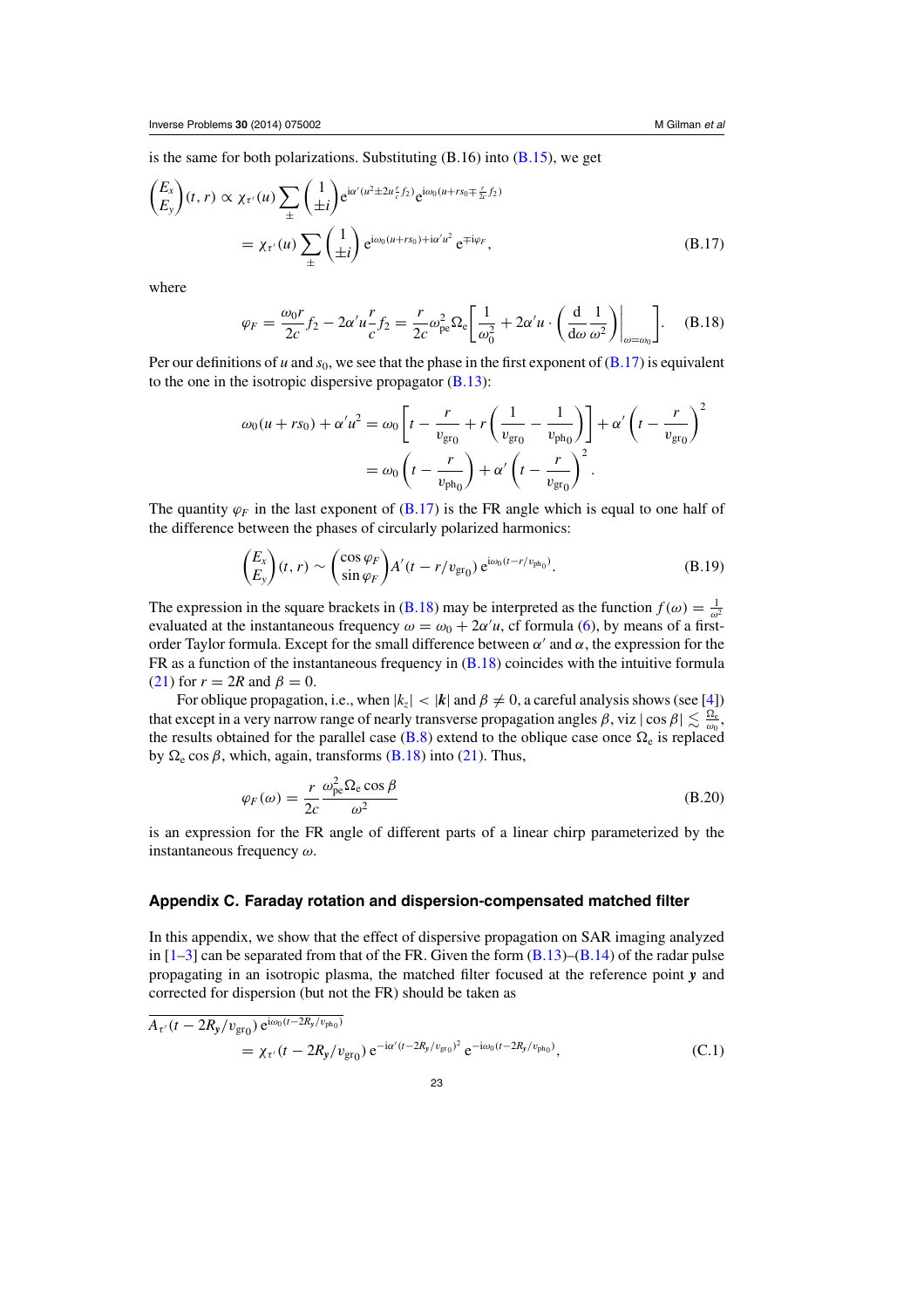<span id="page-23-0"></span>where the travel distance  $2R_y$  accounts for the round-trip. Let us also introduce the following 'dispersive' quantities that replace those of [\(A.2\)](#page-16-0)–[\(A.4\)](#page-16-0):

$$
t_{y}^{n'} = \frac{2R_{y}^{n}}{v_{\text{gro}}}, \quad t_{z}^{n'} = \frac{2R_{z}^{n}}{v_{\text{gro}}}, \quad u' = t - \frac{t_{z}^{n'} + t_{y}^{n'}}{2},
$$
  

$$
T^{n'} = \frac{t_{y}^{n'} - t_{z}^{n'}}{2}, \quad \tau^{n'} = \tau - 2|T^{n'}|, \quad \omega_{0}' = \frac{v_{\text{gro}}}{v_{\text{ph}_{0}}} \omega_{0}.
$$
 (C.2)

Applying the filter  $(C.1)$  to the dispersive propagator  $(B.13)$ – $(B.14)$ , and using the primed variables of  $(C.2)$  and  $(B.14)$  instead of their non-primed counterparts, we will arrive at a primed equivalent of  $(A.1)$ . Then, performing the integration we have:

$$
W'(\mathbf{y}, z) = \sum_{n} e^{2i\omega'_{0}T^{n'}} \sum_{n} \int_{-\tau^{n'}/2}^{\tau^{n'}/2} e^{4i\alpha' T^{n'} u'} du'.
$$
 (C.3)

Expression (C.3) is the GAF obtained with a dispersion corrected matched filter in the isotropic dispersive case. The functional dependence on all the parameters in formula  $(C.3)$  is exactly the same as that in its non-dispersive counterpart  $(A.5)$ . The only difference is that all the parameters in formula  $(C.3)$  are primed, see  $(C.2)$ .

Hence, in the case of a dispersive isotropic medium and corrected matched filter, one can drop the primes and use the non-dispersive expressions for the GAF, see  $(11)$ – $(12)$ . Factorization  $(14)$ – $(16)$  can also be used, because the reasoning of the rest of appendix [A](#page-16-0) applies with no changes. We emphasize that in doing so the dispersion is not disregarded. It is rather the opposite, we restore the non-dispersive performance in the dispersive case by correcting the filter accordingly. There will only be negligible discrepancies in final results (e.g., the resolution) between the dispersive and non-dispersive case that are due to different numerical values of the primed and non-primed parameters in  $(B.14)$ ,  $(C.2)$  and in  $(4)$ ,  $(5)$ ,  $(A.2), (A.3).$  $(A.2), (A.3).$  $(A.2), (A.3).$  $(A.2), (A.3).$ 

Let us now see how the filter corrected for dispersion acts on a linearly polarized chirp that propagates in a medium that is both dispersive and gyrotropic, see appendix [B.](#page-19-0) From [\(B.19\)](#page-22-0), we get the following relation between the actual signal  $\psi_F(t, x)$  and the hypothetical signal  $\psi(t, x)$  obtained if there were no FR:

$$
\psi_F(t, \mathbf{x}) = \psi(t, \mathbf{x}) \cos \varphi_F. \tag{C.4}
$$

If the reflected field in  $(C.4)$  is due to a scatterer at *z*, then the application of the filter  $(C.1)$ yields the following expression instead of  $(A.1)$ :

$$
W_F = \sum_{n} \int_{X} \overline{A_{\tau'}(t - t_y^{n'}) e^{i\omega_0'(t' - t_y^{n'})}} A_{\tau'}(t - t_z^{n'}) e^{i\omega_0'(t' - t_z^{n'})} \cos \varphi_F(t - t_z^{n'}) dt,
$$
 (C.5)

where  $t' = tv_{ph_0}/v_{gr_0}$  and  $\varphi_F$  is given by [\(B.18\)](#page-22-0) with  $r = 2R_z$  and  $u = t - t_z^{n'}$ . The terms  $\omega_0' t'$ in the exponents in  $(C.5)$  cancel out. Apart from those, the difference between  $(C.5)$  and  $(A.1)$ is two-fold: equation  $(C.5)$  involves the primed constants of  $(B.14)$ ,  $(C.2)$  and the amplitude factor cos  $\varphi_F$  that varies over the chirp. As we have shown, all the functional dependences in the GAF are the same in the primed case as in the non-primed case, with only minute additional distortions. Therefore, we can drop the primes in  $(C.5)$  as well, which yields equation [\(27\)](#page-7-0), and focus only on the effect of the FR on imaging, which manifests itself through the magnitude variation  $\propto$  cos  $\varphi$ <sub>*F*</sub>.

**Remark.** As shown in appendix **B**, the physical origin of the FR is dispersion, see equation  $(B.9)$ . Hence, thinking that one can ignore the isotropic part of dispersion  $f_1$  and consider only the role of its anisotropic part  $f_2$  may be confusing. Moreover, as  $f_1 \gg f_2$ , see [\(B.10\)](#page-20-0), the effect of the isotropic part of dispersion on the *signal* is greater than that due to the magnetic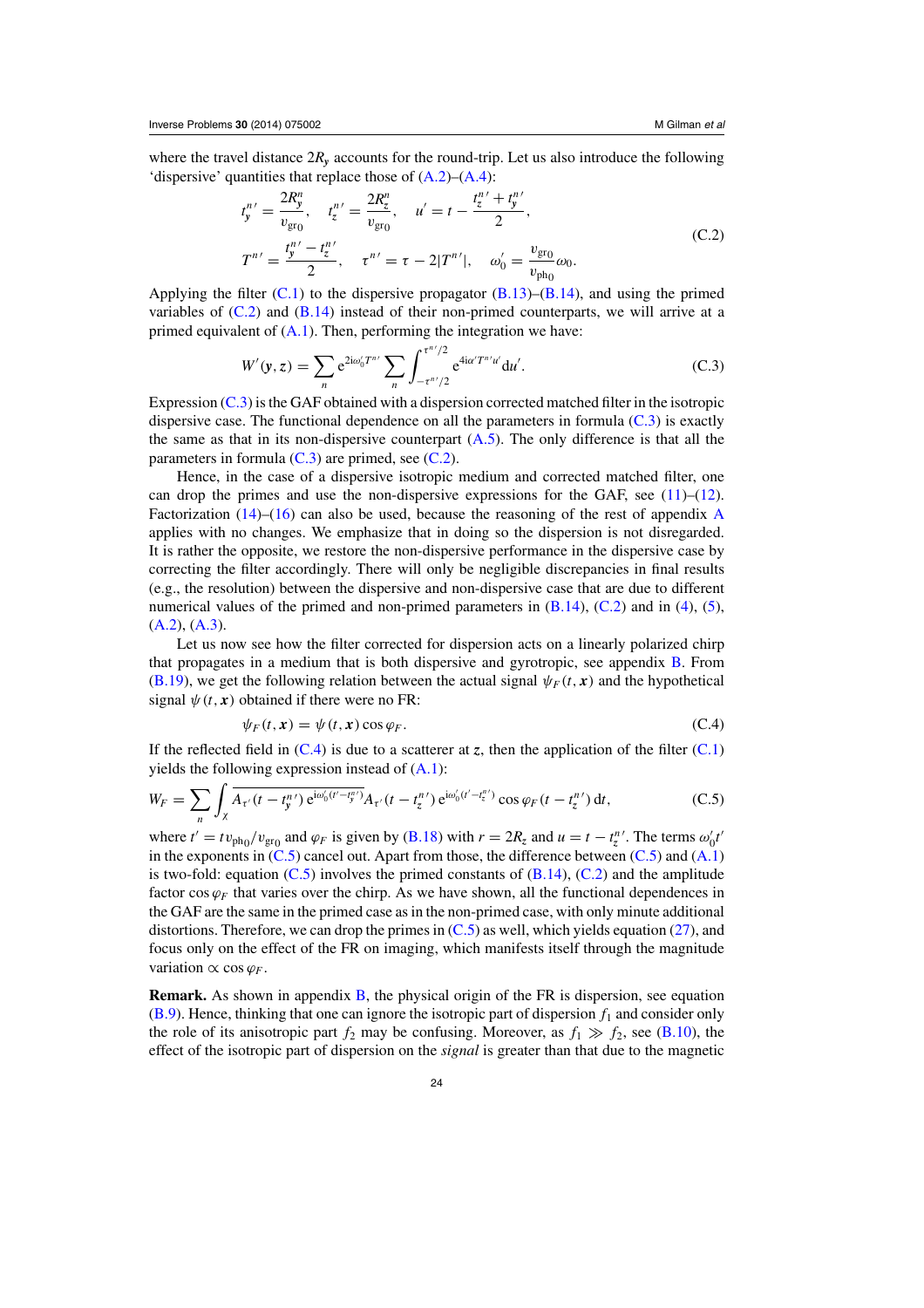## <span id="page-24-0"></span>**Appendix D. Factorization of the SAR ambiguity function in the presence of Faraday rotation**

Our goal here is to perform the analysis similar to that in appendix [A,](#page-16-0) but taking into account the FR, i.e., evaluate the error due to the factorization [\(29\)](#page-7-0) of the GAF [\(27\)](#page-7-0)–[\(28\)](#page-7-0). In [\(C.5\)](#page-23-0), we drop the primes and linearize  $\cos \varphi_F(u)$  around  $u = 0$  (cf [\(22\)](#page-6-0)):

$$
\cos \varphi_F(u_z^n) \approx p + \frac{2q}{\tau} u_z^n, \tag{D.1}
$$

where *p* and *q* are defined in [\(23\)](#page-6-0). This yields the GAF [\(27\)](#page-7-0)–[\(28\)](#page-7-0), which we write as

$$
W_F(\mathbf{y}, z) = pW(\mathbf{y}, z) + q\frac{2}{\tau}W_q(\mathbf{y}, z),
$$

where  $W(y, z)$  is given by  $(A.1)$ , and

$$
W_q(\mathbf{y}, z) = \sum_n \int_{\chi} \chi_r(t - t_y^n) e^{-i\alpha(t - t_y^n)^2} e^{-i\omega_0(t - t_y^n)} \chi_r(t - t_z^n) e^{i\alpha(t - t_z^n)^2} e^{i\omega_0(t - t_z^n)} (t - t_z^n) dt.
$$
\n(D.2)

It is the last factor  $(t - t^n_z)$  under the integral that distinguishes  $W_q$  of (D.2) from *W* of [\(A.1\)](#page-16-0). Using the substitutions from  $(A.2)$  and  $(A.3)$ , we transform  $(D.2)$  into  $(cf(A.5))$  $(cf(A.5))$  $(cf(A.5))$ 

$$
W_q = \sum_n e^{2i\omega_0 T^n} \int_{-\tau^n/2}^{\tau^n/2} e^{4i\alpha T^n u} (u + T^n) du = W_{q1} + W_{q2},
$$
 (D.3)

where the terms  $W_{q1}$  and  $W_{q2}$  originate from *u* and  $T^n$  in the round brackets, respectively.

The term  $W_{q1}$  can be evaluated as follows:

$$
W_{q1} = \sum_{n} e^{2i\omega_0 T^n} \int_{-\tau^n/2}^{\tau^n/2} e^{4i\alpha T^n u} u \, \mathrm{d}u = \sum_{n} e^{2i\omega_0 T^n} \frac{1}{4i T^n} \frac{\partial}{\partial \alpha} \int_{-\tau^n/2}^{\tau^n/2} e^{4i\alpha T^n u} \, \mathrm{d}u
$$
  
= 
$$
\sum_{n} e^{2i\omega_0 T^n} \frac{1}{4i T^n} \frac{\partial}{\partial \alpha} [\tau^n \operatorname{sinc}(2\alpha \tau^n T^n)] = \frac{1}{2i} \sum_{n} e^{2i\omega_0 T^n} (\tau^n)^2 \operatorname{sinc}(2\alpha \tau^n T^n),
$$

so that  $|W_{q1}| \sim \frac{N\tau^2}{2}$ . The second term in (D.3) is estimated similarly to [\(A.16\)](#page-18-0)–[\(A.18\)](#page-18-0):

$$
|W_{q2}| = \left| \sum_{n} e^{2i\omega_0 T^n} T^n \int_{-\tau^n/2}^{\tau^n/2} e^{4i\alpha T^n u} du \right| = \left| \sum_{n} e^{2i\omega_0 T^n} T^n \tau^n \operatorname{sinc}(2\alpha \tau^n T^n) \right|
$$
  

$$
\approx \tau^0 \operatorname{sinc}(2\alpha \tau^0 T^0) \left| \sum_{n} T^n e^{-2i\omega_0 T^n} \right| \lesssim \tau^0 N |\max(T^n)| \ll |W_{q1}|,
$$

and we see that it is negligible compared to the first term because  $|T^n| \ll \tau$ .

Thus, we will compare  $W_q \approx W_{q1}$  against the expression (cf [\(A.6\)](#page-17-0))

$$
W_{q(RA)}(y, z) \stackrel{\text{def}}{=} W_A(y, z) \cdot W_{qR}(y, z),
$$

where  $W_A(y, z)$  is given by [\(15\)](#page-4-0), and for the factor  $W_{qR}(y, z)$  we have (cf [\(31\)](#page-7-0), [\(32\)](#page-8-0)):

$$
W_{qR}(\mathbf{y}, z) = \int_{\chi} \overline{A(u_{\mathbf{y}}^{0})} u_{z}^{0} A(u_{z}^{0}) dt = \frac{(\tau^{0})^{2}}{2i} w_{p}' (2\alpha \tau^{0} T^{0}) = \frac{(\tau^{0})^{2}}{2i} \operatorname{sinc}' (2\alpha \tau^{0} T^{0}).
$$
 (D.4)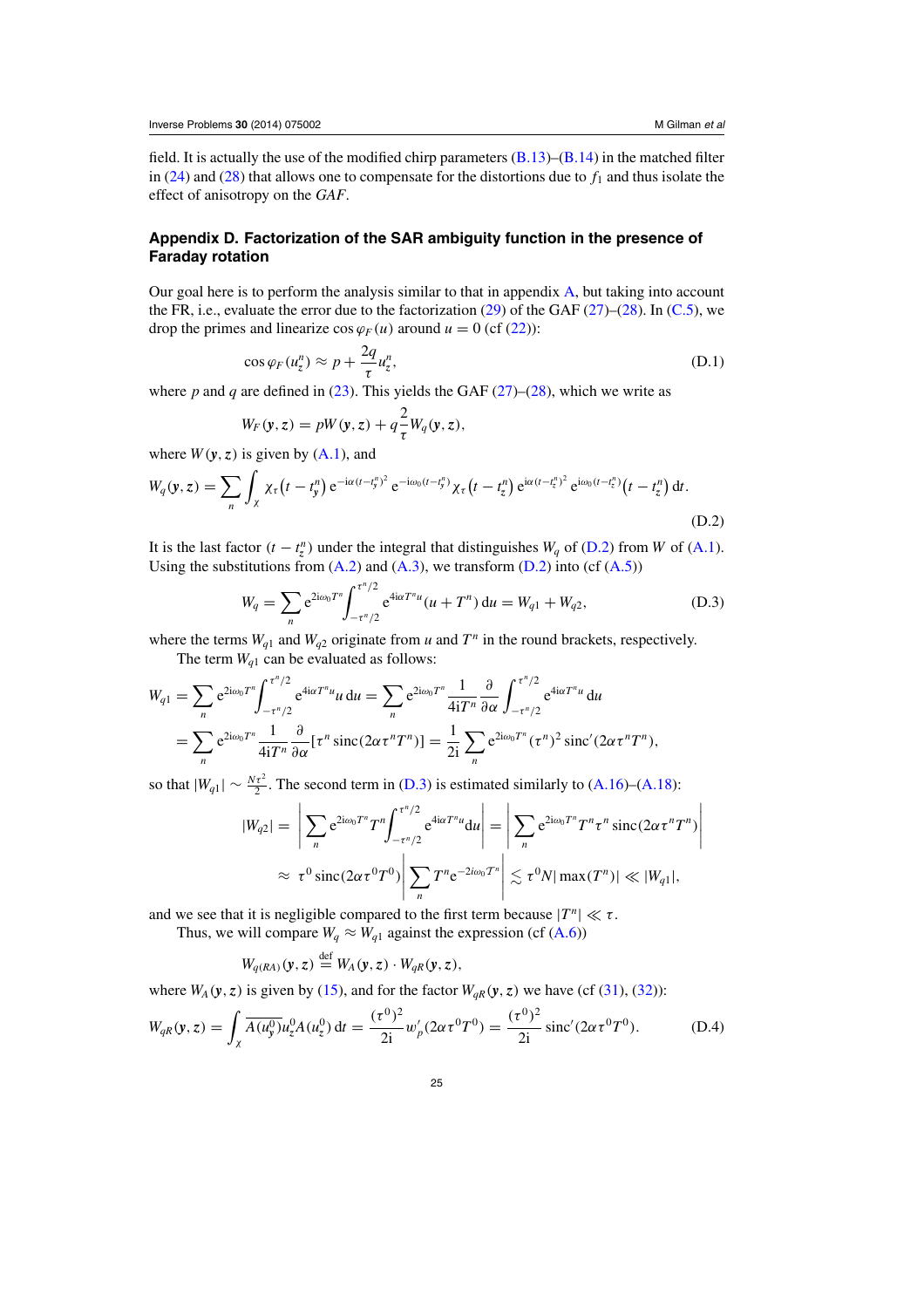<span id="page-25-0"></span>Similarly to  $(A.9)$ , we write

$$
2i(W_q - W_{q(RA)}) = \sum_n e^{2i\omega_0 T^n} [(\tau^n)^2 \operatorname{sinc}'(2\alpha \tau^n T^n) - (\tau^0)^2 \operatorname{sinc}'(2\alpha \tau^0 T^0)].
$$

Then, using the Taylor formula to approximate sinc'  $(2\alpha \tau^n T^n)$  (cf [\(A.14\)](#page-17-0)):

$$
\operatorname{sinc}'(2\alpha \tau^n T^n) \approx \operatorname{sinc}'(2\alpha \tau^0 T^0) - 2\alpha \tau^0 T^n \operatorname{sinc}''(2\alpha \tau^0 T^0),
$$

we obtain

$$
i(W_q - W_{q(RA)}) = e^{i\Phi_0} (-2\tau^0 S_q) \sum_n T^n e^{-2i\omega_0 T^n} = -2\tau^0 S_q e^{i\Phi_0} \frac{iN}{2\omega_0} Y_1 \operatorname{sinc}' Y_1,
$$

where  $Y_1$  is introduced right after equation  $(A.18)$ , and

$$
S_q = \text{sinc}'(2\alpha \tau^0 T^0) + \alpha (\tau^0)^2 \text{sinc}''(2\alpha \tau^0 T^0).
$$

The second term in the expression for  $S_q$  dominates because  $\alpha \tau^2 \gg 1$ . Then, the error due to the factorization of  $W_q$  can be estimated similarly to  $(A.19)$ :

$$
\frac{|\max(W_q - W_{q(RA)})|}{|\max W_{q(RA)}|} \sim \frac{2}{\omega_0 \tau^0} Y_1 S_q \approx \frac{2}{\omega_0 \tau^0} Y_1 \frac{B}{2\tau} \tau^2 \sim \frac{B}{\omega_0},
$$
(D.5)

which is of the same order of magnitude as the error of the factorization of *W*, see [\(A.19\)](#page-18-0). Hence, for the overall factorization error in [\(29\)](#page-7-0) we have the same estimate:  $\mathcal{O}(\frac{B}{\omega_0})$ .

#### **References**

- [1] Tsynkov S V 2009 On SAR imaging through the Earth's ionosphere *SIAM J. Imaging Sci.* **2** [140–82](http://dx.doi.org/10.1137/080721509)
- [2] Smith E M and Tsynkov S V 2011 Dual carrier probing for spaceborne SAR imaging *SIAM J. Imaging Sci.* **4** [501–42](http://dx.doi.org/10.1137/10078325X)
- [3] Gilman M, Smith E and Tsynkov S 2013 Reduction of ionospheric distortions for spaceborne SAR with the help of image registration *Inverse Problems* **29** [054005](http://dx.doi.org/10.1088/0266-5611/29/5/054005)
- [4] Ginzburg V L 1964 *The Propagation of Electromagnetic Waves in Plasmas (International Series of Monographs on Electromagnetic Waves* vol 7*)* (Oxford: Pergamon)
- [5] Landau L D and Lifshitz E M 1984 *Electrodynamics of Continuous Media (Course of Theoretical Physics.* vol 8*)* (Oxford: Pergamon) (translated from the second Russian edition by J B Sykes, J S Bell and M J Kearsley, second Russian edition revised by Lifshits and L P Pitaevskii)
- [6] Gail W B 1998 Effect of Faraday rotation on polarimetric SAR *IEEE Trans. Aerospace Electron. Syst.* **34** [301–8](http://dx.doi.org/10.1109/7.640287)
- [7] Wright P A, Quegan S, Wheadon N S and Hall C D 2003 Faraday rotation effects on L-band spaceborne SAR data *IEEE Trans. Geosci. Remote Sens.* **41** [2735–44](http://dx.doi.org/10.1109/TGRS.2003.815399)
- [8] Freeman A and Saatchi S S 2004 On the detection of Faraday rotation in linearly polarized L-band SAR backscatter signatures *IEEE Trans. Geosci. Remote Sens.* **42** [1607–16](http://dx.doi.org/10.1109/TGRS.2004.830163)
- [9] Meyer F J and Nicoll J B 2008 Prediction, detection, and correction of Faraday rotation in fullpolarimetric L-band SAR data *IEEE Trans. Geosci. Remote Sens.* **46** [3076–86](http://dx.doi.org/10.1109/TGRS.2008.2003002)
- $[10]$  Jehle M, Rüegg M, Zuberbühler L, Small D and Meier E 2009 Measurement of ionospheric Faraday rotation in simulated and real spaceborne SAR data *IEEE Trans. Geosci. Remote Sens.* **47** [1512–23](http://dx.doi.org/10.1109/TGRS.2008.2004710)
- [11] Lee J-S and Pottier E 2009 *Polarimetric Radar Imaging from Basics to Applications (Optical Science and Engineering)* (Boca Raton, FL: CRC Press[\)](http://dx.doi.org/10.1201/CRCOPTSCIENG)
- [12] Parker S P (ed) 2002 *McGraw-Hill Dictionary of Scientific and Technical Terms* 6th edn (New York: McGraw-Hill)
- [13] ITU Radio Regulations 2008 [www.itu.int/pub/R-REG-RR-2008](http://www.itu.int/pub/R-REG-RR-2008) (vol 1, article 2, p 27)
- [14] Le Toan T *et al* 2011 The BIOMASS mission: mapping global forest biomass to better understand the terrestrial carbon cycle *Remote Sens. Environ.* **115** [2850–60](http://dx.doi.org/10.1016/j.rse.2011.03.020)
- [15] Cheney M 2001 A mathematical tutorial on synthetic aperture radar *SIAM Rev.* **43** [301–12](http://dx.doi.org/10.1137/S0036144500368859)
- [16] Cutrona L J 1990 Synthetic aperture radar *Radar Handbook* 2nd edn ed M Skolnik (New York: McGraw-Hill) chapter 21